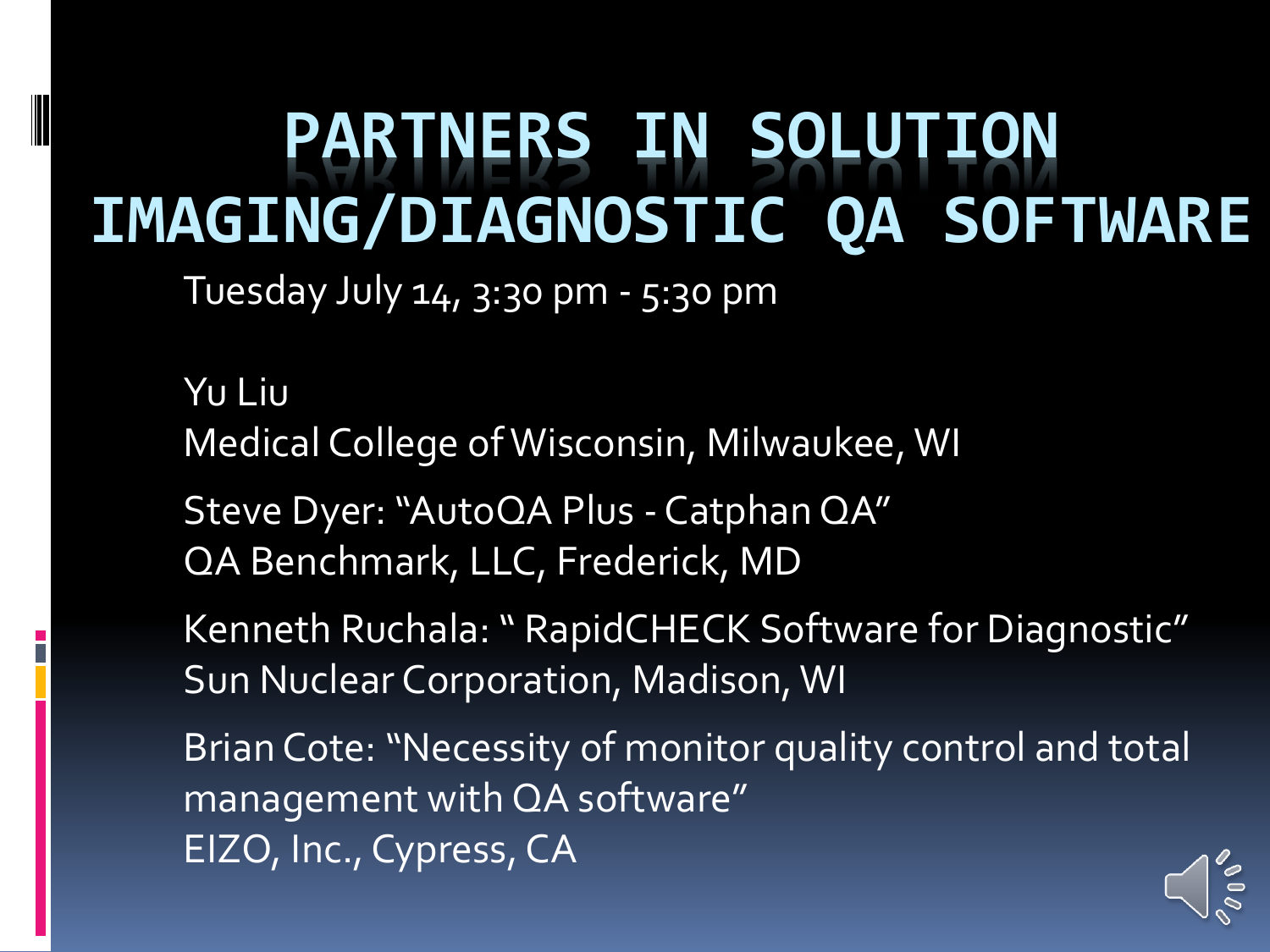### **PARTNERS IN SOLUTION IMAGING/DIAGNOSTIC QA SOFTWARE**

Thursday July 16, 1:00 pm-3:00 pm

Yu Liu Medical College of Wisconsin, Milwaukee, WI

Erik Wikstrom "Ocean – RTI's QA Software – How can it improve Workflow?" **RTI Group North America**

Felix Schofer " QA solutions for cone beam and computed tomography QA" **QUART Gmbh**

Matt Whitaker " Interfacility and machine image quality analysis using a cloudbased system" **Image Owl, Inc.**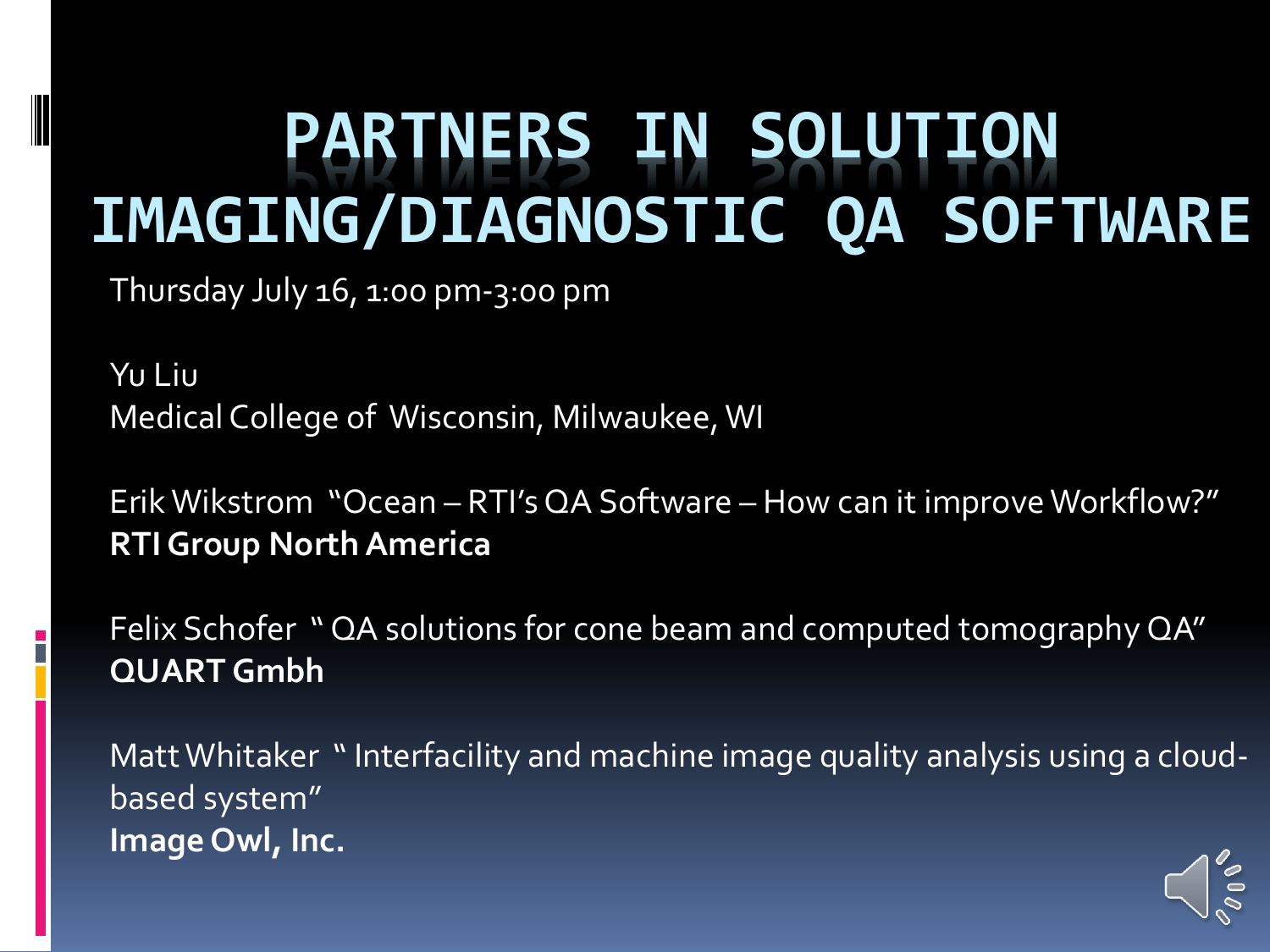## Learning Objectives

- Understand various accreditation organizations' imaging physics QA requirements
- Learn commercially available QA software analysis tools

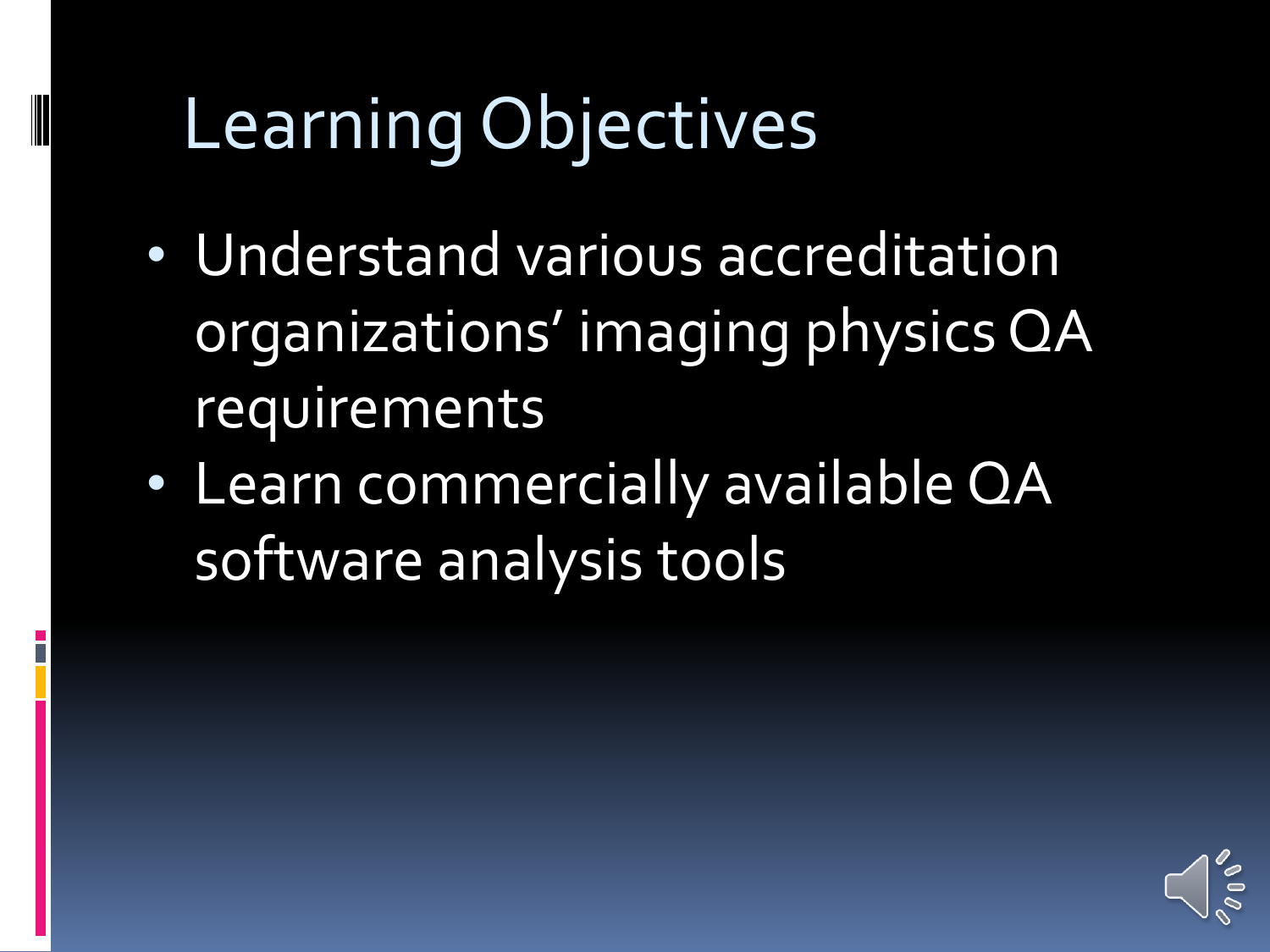## Introduction

- Importance of Quality Assurance (QA)
- QA requirements for Diagnostic Medical Physics
- QA Tasks: Diagnostic Medical Physics
- Solutions From Vendors (Tue & Thurs)
- Questions and Answers

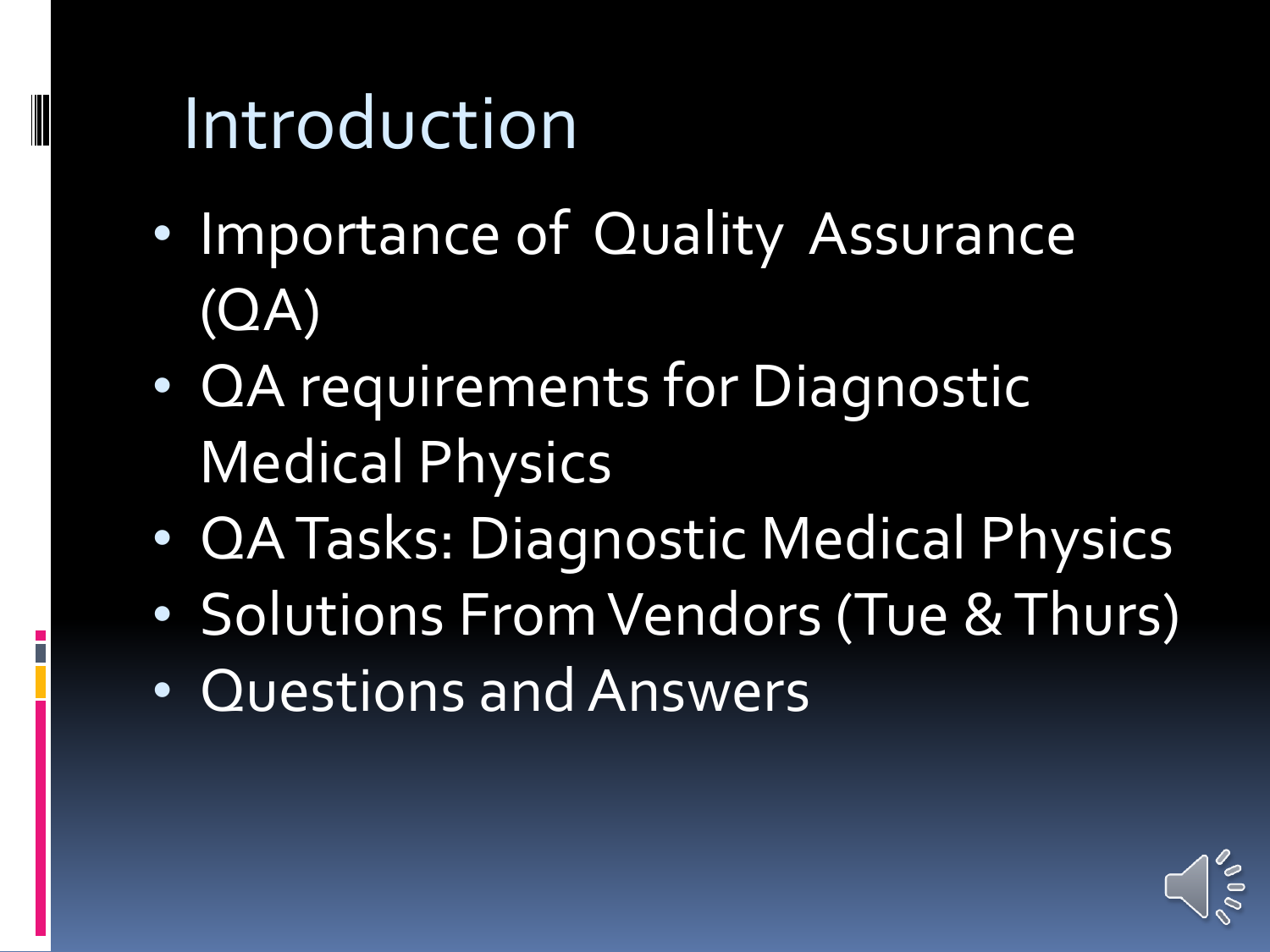Importance of Quality Assurance for Diagnostic Medical Physics

- Quality and safety improvement for patient care and safety
- Mammography Quality Standards Act (MQSA)(1992)
- Medicare Improvements for Patients and Providers Act (MIPPA)(2008)

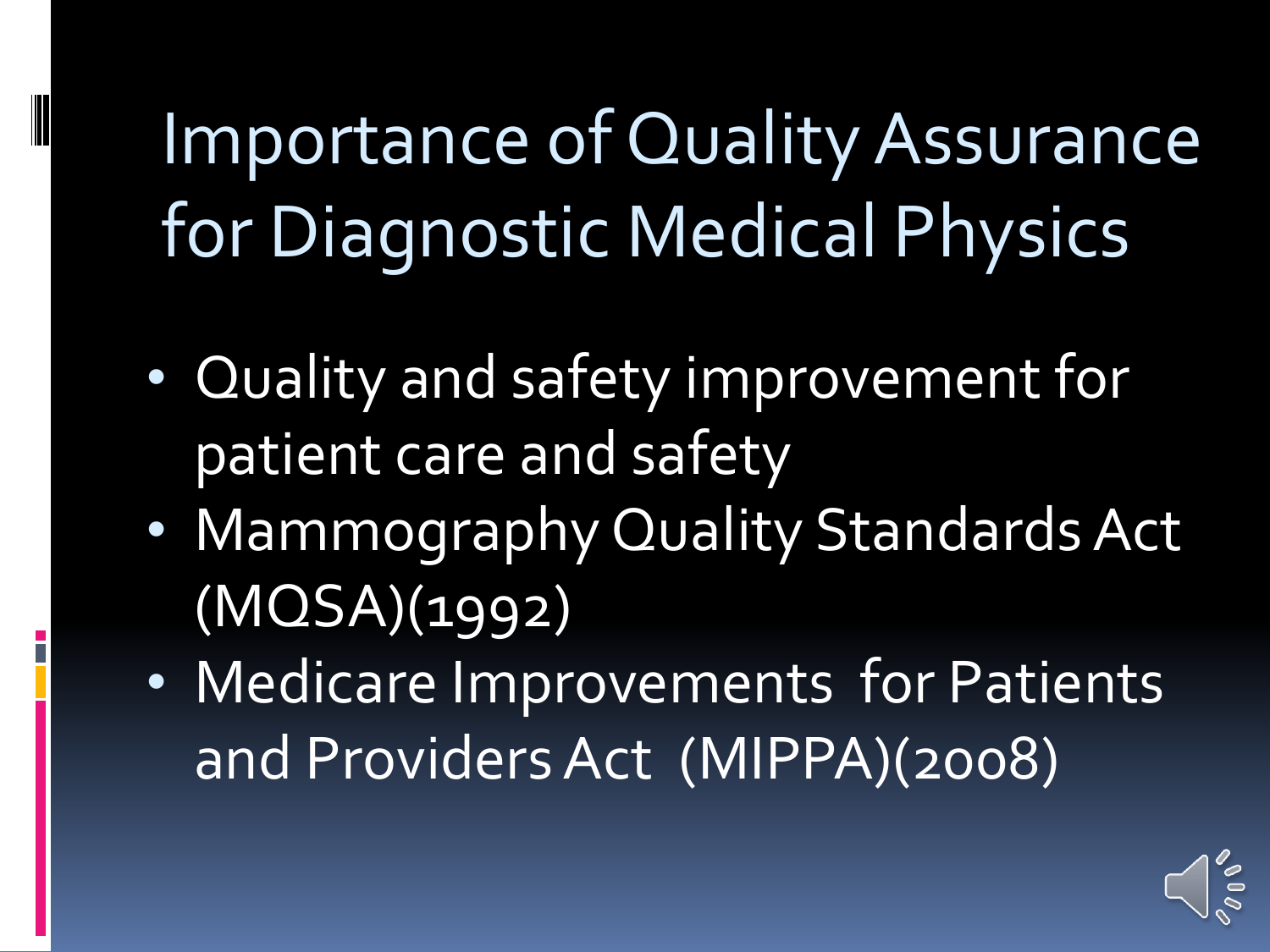QA requirements for Diagnostic Medical Physics

• The Joint Commission (TJC)

- American College of Radiology Accreditation (ACR)
- Intersocietal Accreditation Commission (IAC)
- ACR-AAPM-SIIM Technical Standard for Electronic Practice of Medical Imaging

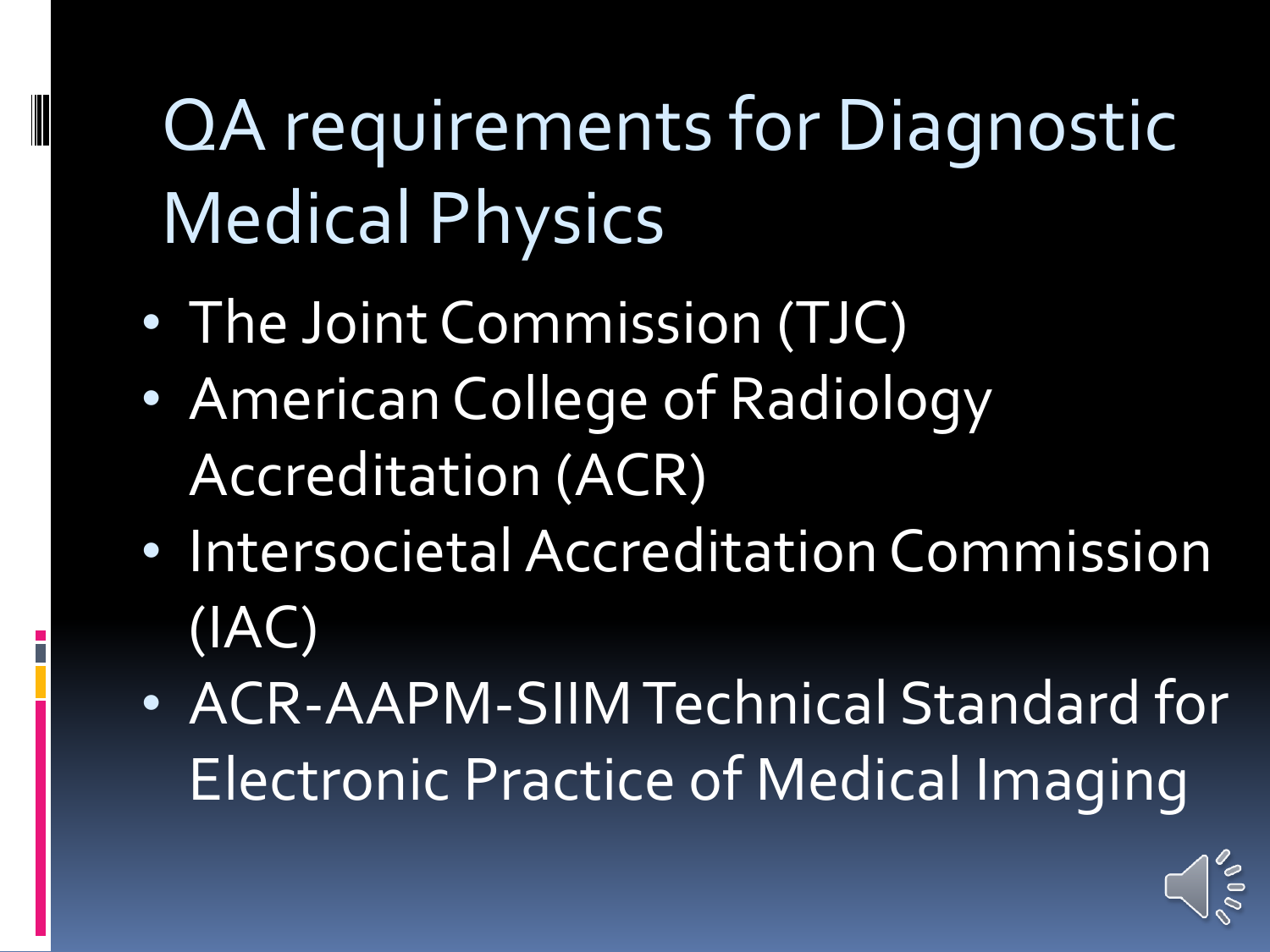# Diagnostic Imaging Modalities Requiring Physics QA-TJC

- X-ray radiography/Fluoroscopy
- Computed Tomography
- Magnetic Resonance Imaging
- Nuclear Medicine/Positron Emission Tomography (PET)

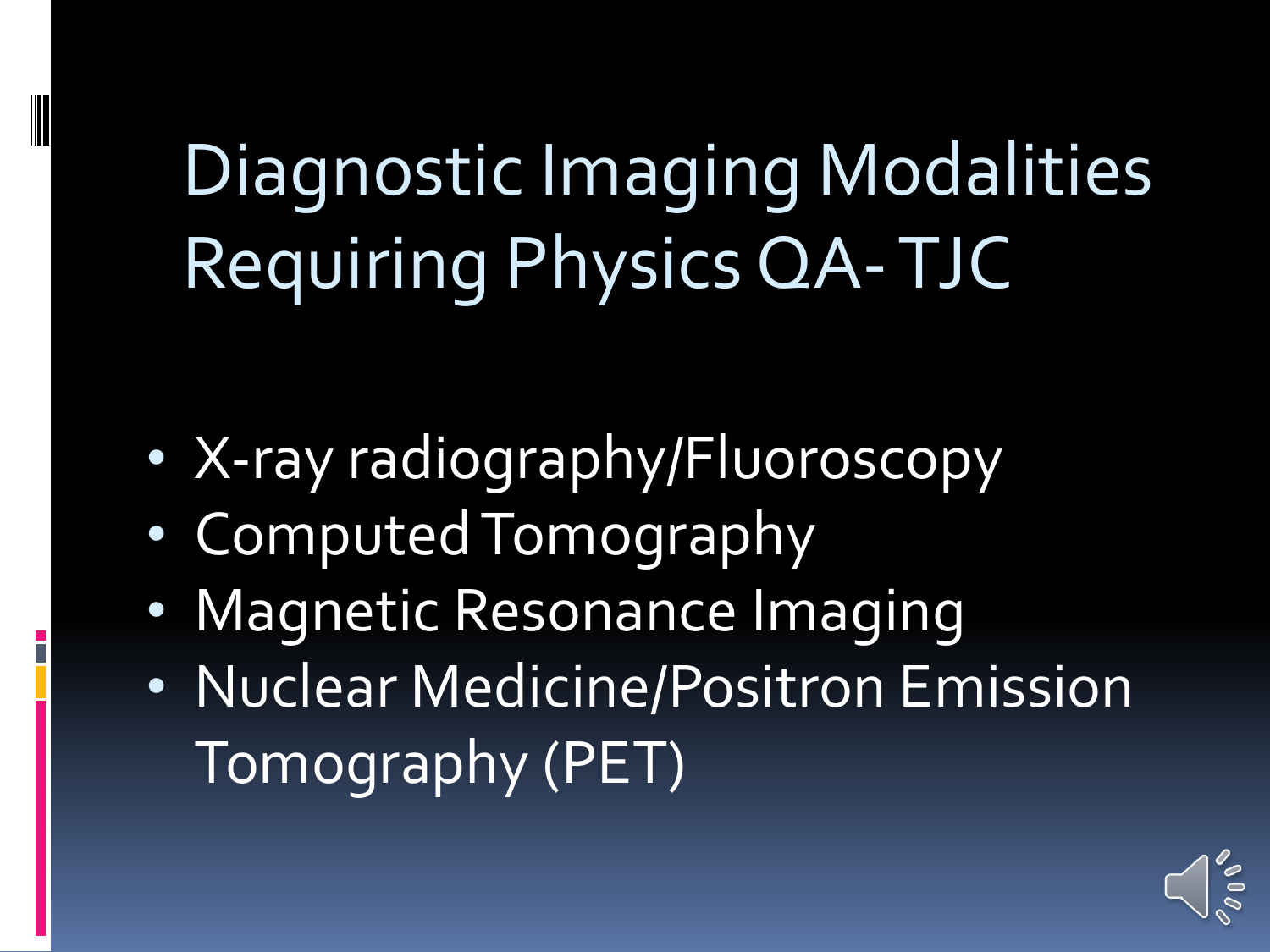# Diagnostic Imaging Modalities Requiring Physics QA-ACR

- Computed Tomography
- Magnetic Resonance Imaging
- Nuclear Medicine/SPECT/Positron Emission Tomography (PET)
- Digital mammography
- Ultrasound

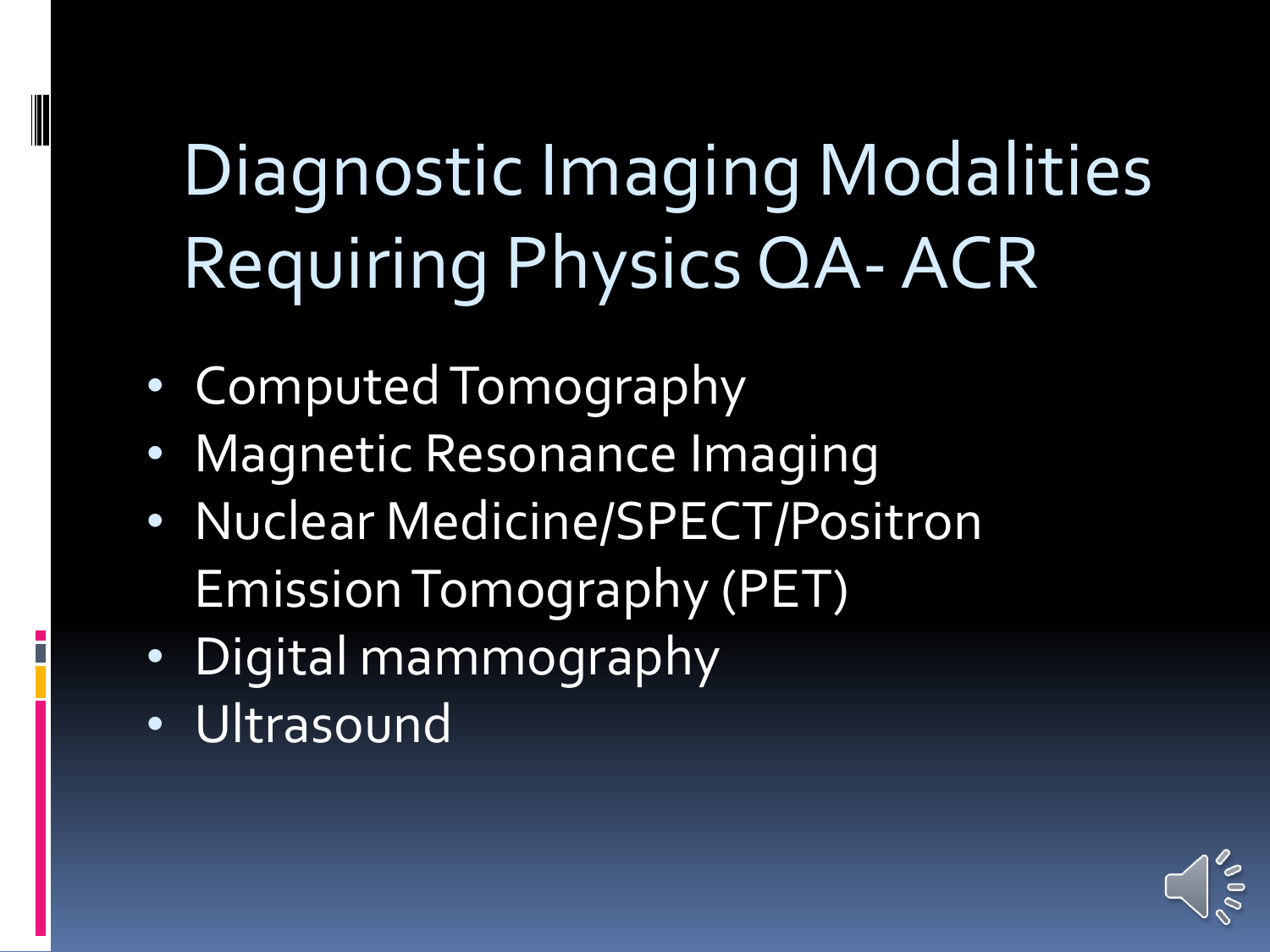# Diagnostic Imaging Modalities Requiring Physics QA- IAC

• Computed Tomography

- Magnetic Resonance Imaging
- Nuclear Medicine/Positron Emission Tomography (PET)

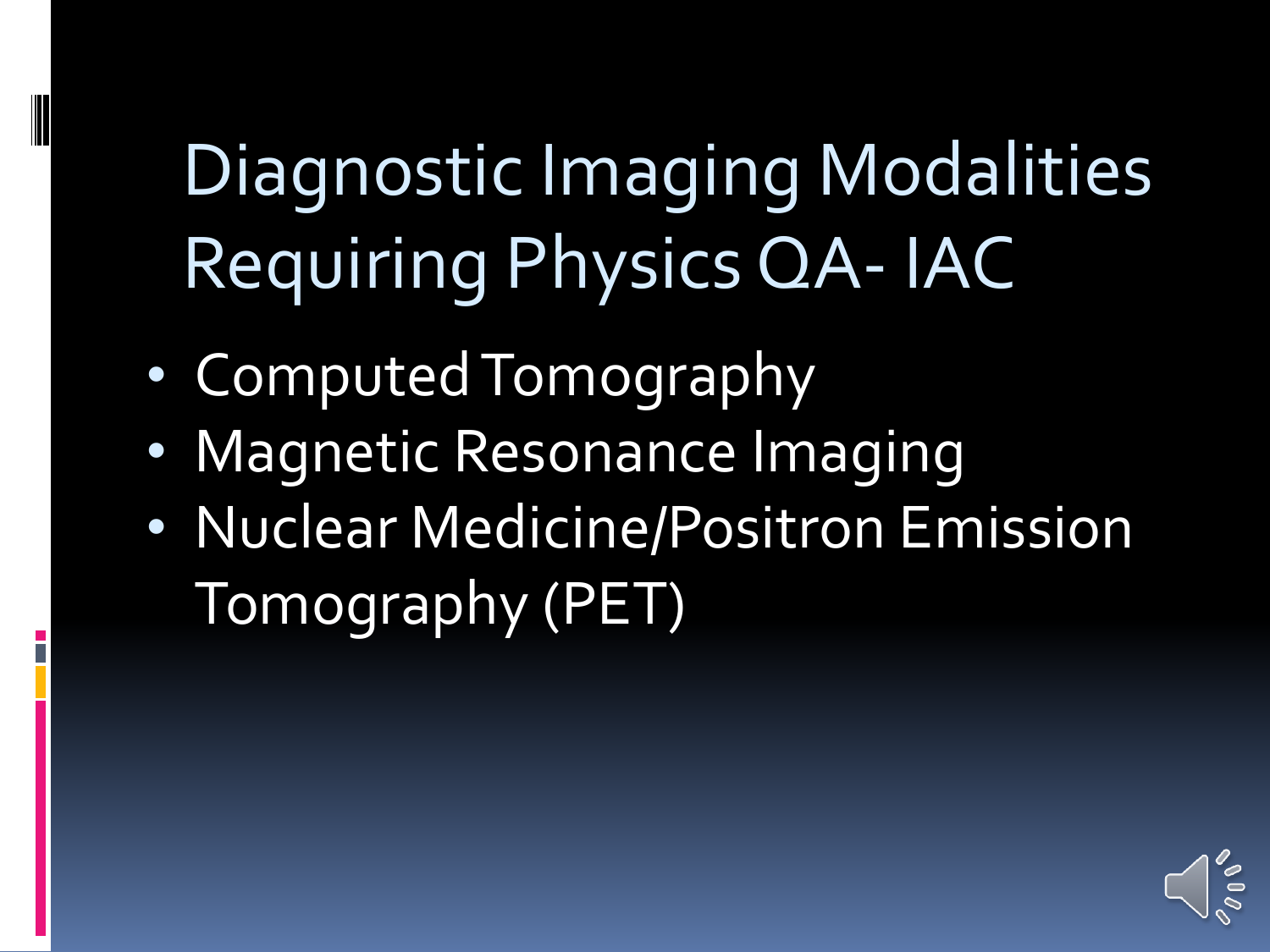## X-ray Radiography/Fluoroscopy QA

- kVp accuracy and consistency
- Exposure vs. kVp and mAs
- HVL

- Timer accuracy
- Light field vs. radiation field
- Dose rate
- Maximum dose rate

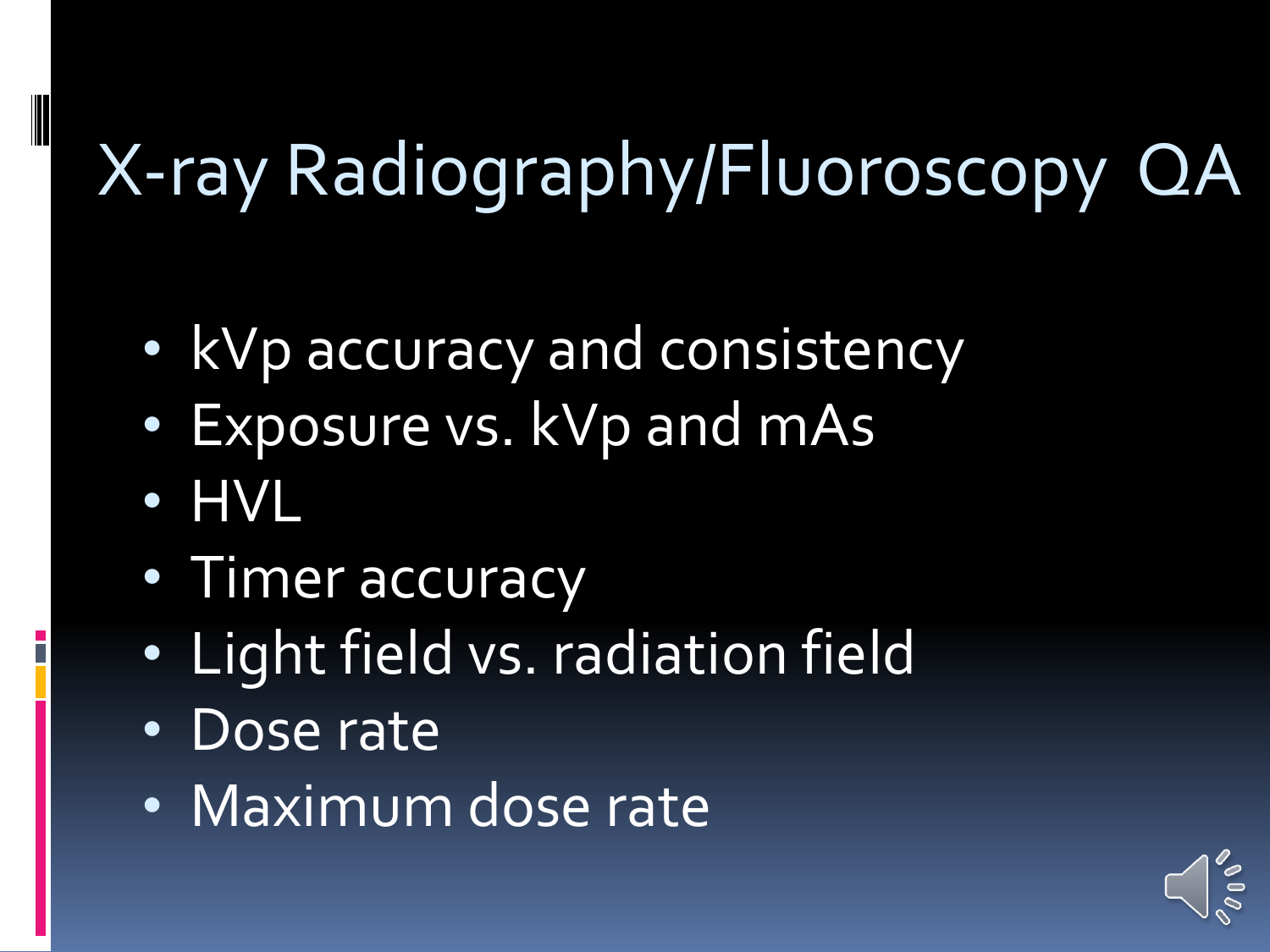## Computed Tomography/CBCT QA

- ACR Computed Tomography Quality Control Manual 2017
- AAPM TG-233 Report: Performance Evaluation of Computed Tomography Systems (2019)
- AAPM TG-200 Report: The Design and Use of the ICRU/AAPM CT Radiation Dosimetry Phantom: An Implementation of AAPM Report 111 (2020)
- AAPM TG-111 Report: Comprehensive Methodology for the Evaluation of Radiation Dose in X-Ray Computed Tomography (2010)

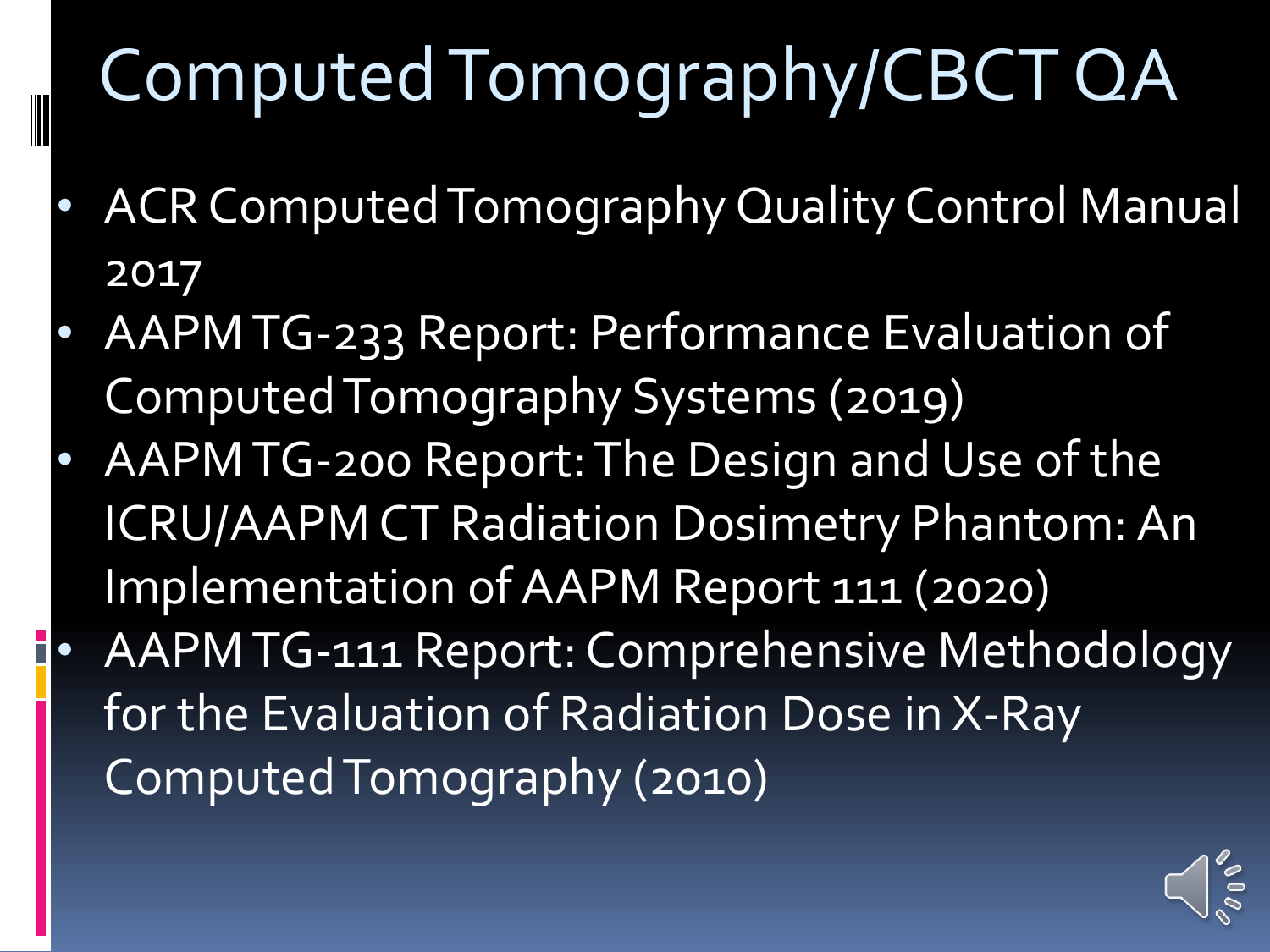## ACR Computed Tomography QA

• CTDIvol measurements

- CT number (HU) uniformity
- CT number (HU) accuracy
- Image slice thickness
- High contrast resolution
- Distance measurement accuracy
- Low contrast performance and Contrast-to-Noise Ratio (CNR)
- Laser alignment accuracy/scan localizer accuracy
- Artifact evaluation
- Acquisition display monitor

| Radiology CT QC Manual.                |                                                |              |
|----------------------------------------|------------------------------------------------|--------------|
| <b>Facility Name</b>                   | Unit ID                                        |              |
| Address 1                              | Manufacturer                                   |              |
| <b>Address 2</b>                       | Model                                          |              |
| City, State, ZIP                       | <b>Serial Number</b>                           |              |
|                                        | Date of Manufacture                            |              |
| CTAP # (if applicable)                 |                                                |              |
|                                        | <b>Survey Date</b>                             |              |
| <b>Medical Physicist</b>               | <b>Report Date</b>                             |              |
| Signature                              |                                                |              |
| <b>Medical Physicist Tests</b>         | Pass/Fail<br><b>Technologist QC Evaluation</b> | Pass/Fail/NA |
| <b>Review of CT Protocols</b>          | Water CT Number and SD (Daily)                 |              |
| <b>Scout Prescription Accuracy</b>     | Artifact Evaluation (Daily)                    |              |
| Alignment Light Accuracy               | Wet Laser QC (Weekly)                          |              |
| <b>Table Travel Accuracy</b>           | Visual Checklist (Monthly)                     |              |
| <b>Radiation Beam Width</b>            | Dry Laser QC (Monthly)                         |              |
| Low-Contrast Performance               | Acquisition Display QC (Monthly)               |              |
| Spatial Resolution                     |                                                |              |
| CT Number Accuracy                     |                                                |              |
| <b>Artifact Evaluation</b>             |                                                |              |
| Dosimetry                              |                                                |              |
| <b>CT Number Uniformity</b>            |                                                |              |
| <b>Acquisition Display Calibration</b> |                                                |              |
|                                        |                                                |              |

Medical Physicist CT Survey Report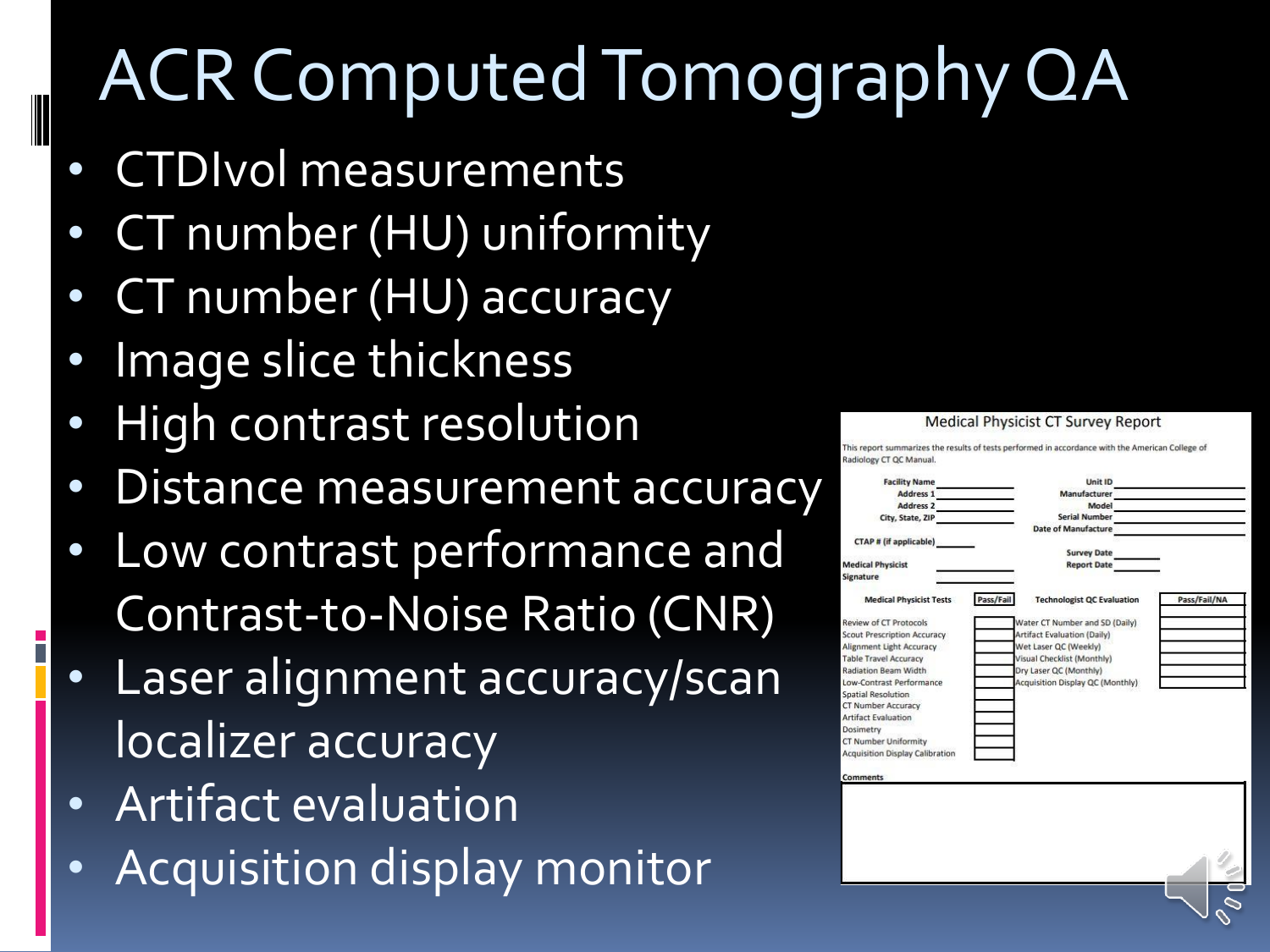# Magnetic Resonance Imaging Physics QA

- ACR Magnetic Resonance Imaging Quality Control Manual (2015)
- AAPM Report No.100: Acceptance Testing and Quality Assurance Procedures for Magnetic Resonance Imaging Facilities (2010)

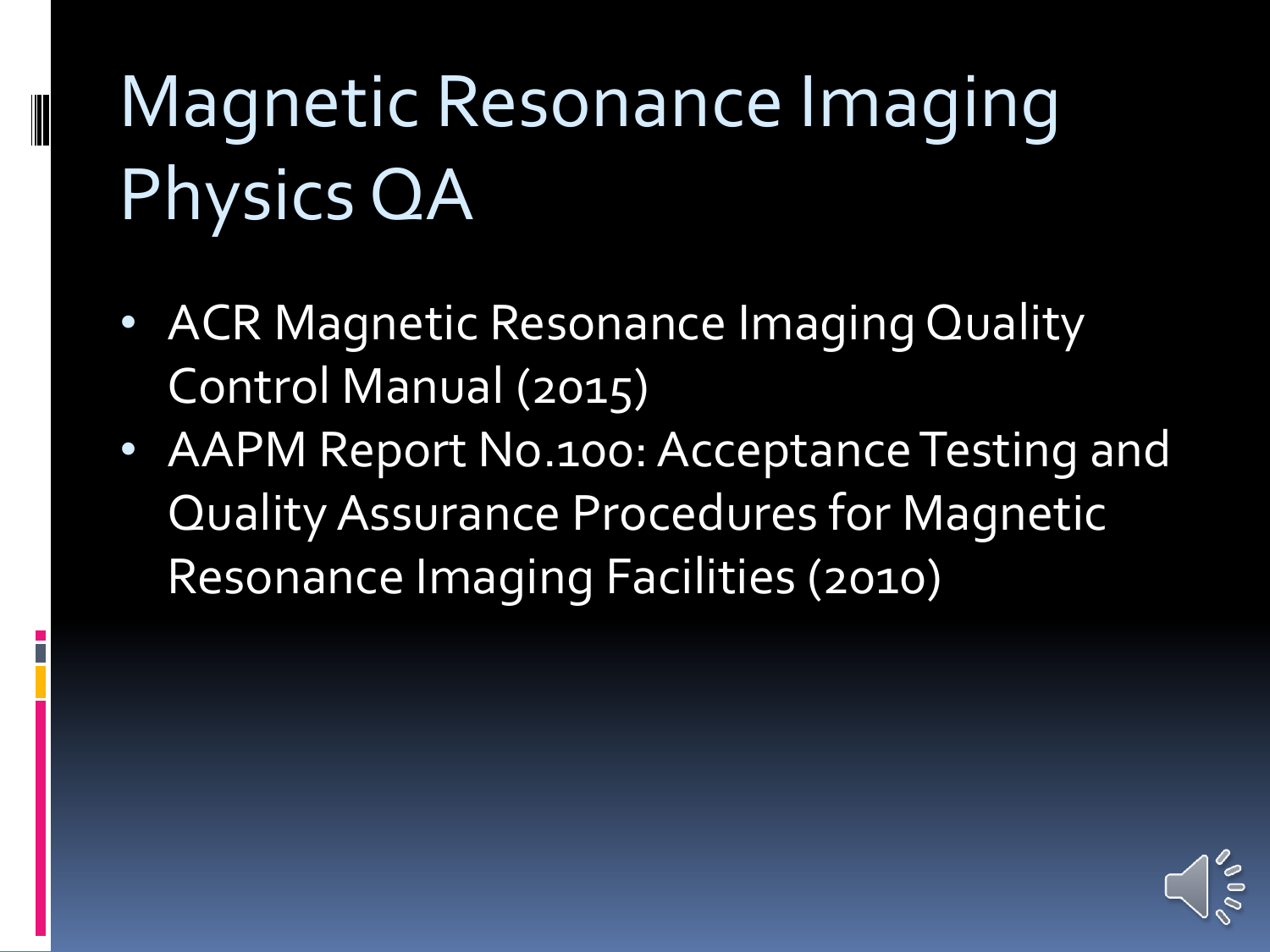## ACR Magnetic Resonance Imaging QA

- Image uniformity
- Geometric accuracy
- High contrast spatial resolution
- Low contrast detectability
- **Slice position accuracy**
- Slice thickness accuracy
- Laser alignment accuracy/scar localizer accuracy
- Artifact evaluation
- Display monitor
- RF coil and other testing

| System MRAP#:<br>System BMRAP#:<br>MRI System Manufacturer:<br>Medical Physicist/MRI Scientist:<br>Setup and Table Position Accuracy<br>Center Frequency<br>Transmitter Gain or Attenuation<br>Geometric Accuracy Measurements*<br>High-Contrast Spatial Resolution*<br>6. Low-Contrast Detectability*<br>7 Artifact Evaluation<br>8. Film Printer Quality Control (if applicable)<br><b>Visual Checklist</b><br>10. Magnetic Field Homogeneity<br>Method of Testing<br>11. Slice-Position Accuracy*<br>12. Slice-Thickness Accuracy*<br>13. Radiofrequency Coil Checks | <b>Equipment Evaluation Tests</b><br>Were all clinically used coils evaluated? (Yes/No) |                                                                                                                                                                                                              |                                                                                                                                                                                                                                                                              | Model:                                                                                                                                                                | Survey Date:<br>Pass/Fail/NA                                                   |
|-------------------------------------------------------------------------------------------------------------------------------------------------------------------------------------------------------------------------------------------------------------------------------------------------------------------------------------------------------------------------------------------------------------------------------------------------------------------------------------------------------------------------------------------------------------------------|-----------------------------------------------------------------------------------------|--------------------------------------------------------------------------------------------------------------------------------------------------------------------------------------------------------------|------------------------------------------------------------------------------------------------------------------------------------------------------------------------------------------------------------------------------------------------------------------------------|-----------------------------------------------------------------------------------------------------------------------------------------------------------------------|--------------------------------------------------------------------------------|
|                                                                                                                                                                                                                                                                                                                                                                                                                                                                                                                                                                         |                                                                                         |                                                                                                                                                                                                              |                                                                                                                                                                                                                                                                              |                                                                                                                                                                       |                                                                                |
|                                                                                                                                                                                                                                                                                                                                                                                                                                                                                                                                                                         |                                                                                         |                                                                                                                                                                                                              |                                                                                                                                                                                                                                                                              |                                                                                                                                                                       |                                                                                |
|                                                                                                                                                                                                                                                                                                                                                                                                                                                                                                                                                                         |                                                                                         |                                                                                                                                                                                                              |                                                                                                                                                                                                                                                                              |                                                                                                                                                                       |                                                                                |
|                                                                                                                                                                                                                                                                                                                                                                                                                                                                                                                                                                         |                                                                                         |                                                                                                                                                                                                              |                                                                                                                                                                                                                                                                              |                                                                                                                                                                       |                                                                                |
|                                                                                                                                                                                                                                                                                                                                                                                                                                                                                                                                                                         |                                                                                         |                                                                                                                                                                                                              |                                                                                                                                                                                                                                                                              |                                                                                                                                                                       |                                                                                |
|                                                                                                                                                                                                                                                                                                                                                                                                                                                                                                                                                                         |                                                                                         |                                                                                                                                                                                                              |                                                                                                                                                                                                                                                                              |                                                                                                                                                                       |                                                                                |
|                                                                                                                                                                                                                                                                                                                                                                                                                                                                                                                                                                         |                                                                                         |                                                                                                                                                                                                              |                                                                                                                                                                                                                                                                              |                                                                                                                                                                       |                                                                                |
|                                                                                                                                                                                                                                                                                                                                                                                                                                                                                                                                                                         |                                                                                         |                                                                                                                                                                                                              |                                                                                                                                                                                                                                                                              |                                                                                                                                                                       |                                                                                |
|                                                                                                                                                                                                                                                                                                                                                                                                                                                                                                                                                                         |                                                                                         |                                                                                                                                                                                                              |                                                                                                                                                                                                                                                                              |                                                                                                                                                                       |                                                                                |
|                                                                                                                                                                                                                                                                                                                                                                                                                                                                                                                                                                         |                                                                                         |                                                                                                                                                                                                              |                                                                                                                                                                                                                                                                              |                                                                                                                                                                       |                                                                                |
|                                                                                                                                                                                                                                                                                                                                                                                                                                                                                                                                                                         |                                                                                         |                                                                                                                                                                                                              |                                                                                                                                                                                                                                                                              |                                                                                                                                                                       |                                                                                |
|                                                                                                                                                                                                                                                                                                                                                                                                                                                                                                                                                                         |                                                                                         |                                                                                                                                                                                                              |                                                                                                                                                                                                                                                                              |                                                                                                                                                                       |                                                                                |
|                                                                                                                                                                                                                                                                                                                                                                                                                                                                                                                                                                         |                                                                                         |                                                                                                                                                                                                              |                                                                                                                                                                                                                                                                              |                                                                                                                                                                       |                                                                                |
|                                                                                                                                                                                                                                                                                                                                                                                                                                                                                                                                                                         |                                                                                         |                                                                                                                                                                                                              |                                                                                                                                                                                                                                                                              |                                                                                                                                                                       |                                                                                |
|                                                                                                                                                                                                                                                                                                                                                                                                                                                                                                                                                                         |                                                                                         |                                                                                                                                                                                                              |                                                                                                                                                                                                                                                                              |                                                                                                                                                                       |                                                                                |
|                                                                                                                                                                                                                                                                                                                                                                                                                                                                                                                                                                         |                                                                                         |                                                                                                                                                                                                              |                                                                                                                                                                                                                                                                              |                                                                                                                                                                       |                                                                                |
|                                                                                                                                                                                                                                                                                                                                                                                                                                                                                                                                                                         |                                                                                         |                                                                                                                                                                                                              |                                                                                                                                                                                                                                                                              |                                                                                                                                                                       |                                                                                |
|                                                                                                                                                                                                                                                                                                                                                                                                                                                                                                                                                                         |                                                                                         |                                                                                                                                                                                                              |                                                                                                                                                                                                                                                                              |                                                                                                                                                                       |                                                                                |
|                                                                                                                                                                                                                                                                                                                                                                                                                                                                                                                                                                         |                                                                                         |                                                                                                                                                                                                              |                                                                                                                                                                                                                                                                              |                                                                                                                                                                       |                                                                                |
|                                                                                                                                                                                                                                                                                                                                                                                                                                                                                                                                                                         |                                                                                         |                                                                                                                                                                                                              |                                                                                                                                                                                                                                                                              |                                                                                                                                                                       |                                                                                |
|                                                                                                                                                                                                                                                                                                                                                                                                                                                                                                                                                                         |                                                                                         |                                                                                                                                                                                                              |                                                                                                                                                                                                                                                                              |                                                                                                                                                                       |                                                                                |
|                                                                                                                                                                                                                                                                                                                                                                                                                                                                                                                                                                         | Was the breast coil evaluated? (Yes/No/NA)                                              |                                                                                                                                                                                                              |                                                                                                                                                                                                                                                                              |                                                                                                                                                                       |                                                                                |
| a. SNR                                                                                                                                                                                                                                                                                                                                                                                                                                                                                                                                                                  |                                                                                         |                                                                                                                                                                                                              |                                                                                                                                                                                                                                                                              |                                                                                                                                                                       |                                                                                |
|                                                                                                                                                                                                                                                                                                                                                                                                                                                                                                                                                                         |                                                                                         |                                                                                                                                                                                                              |                                                                                                                                                                                                                                                                              |                                                                                                                                                                       |                                                                                |
|                                                                                                                                                                                                                                                                                                                                                                                                                                                                                                                                                                         |                                                                                         |                                                                                                                                                                                                              |                                                                                                                                                                                                                                                                              |                                                                                                                                                                       |                                                                                |
|                                                                                                                                                                                                                                                                                                                                                                                                                                                                                                                                                                         |                                                                                         |                                                                                                                                                                                                              |                                                                                                                                                                                                                                                                              |                                                                                                                                                                       |                                                                                |
|                                                                                                                                                                                                                                                                                                                                                                                                                                                                                                                                                                         |                                                                                         |                                                                                                                                                                                                              |                                                                                                                                                                                                                                                                              |                                                                                                                                                                       |                                                                                |
|                                                                                                                                                                                                                                                                                                                                                                                                                                                                                                                                                                         |                                                                                         |                                                                                                                                                                                                              |                                                                                                                                                                                                                                                                              |                                                                                                                                                                       |                                                                                |
|                                                                                                                                                                                                                                                                                                                                                                                                                                                                                                                                                                         |                                                                                         |                                                                                                                                                                                                              |                                                                                                                                                                                                                                                                              |                                                                                                                                                                       | Pass/Fail                                                                      |
|                                                                                                                                                                                                                                                                                                                                                                                                                                                                                                                                                                         |                                                                                         |                                                                                                                                                                                                              |                                                                                                                                                                                                                                                                              |                                                                                                                                                                       |                                                                                |
|                                                                                                                                                                                                                                                                                                                                                                                                                                                                                                                                                                         |                                                                                         |                                                                                                                                                                                                              |                                                                                                                                                                                                                                                                              |                                                                                                                                                                       |                                                                                |
|                                                                                                                                                                                                                                                                                                                                                                                                                                                                                                                                                                         |                                                                                         |                                                                                                                                                                                                              |                                                                                                                                                                                                                                                                              |                                                                                                                                                                       |                                                                                |
|                                                                                                                                                                                                                                                                                                                                                                                                                                                                                                                                                                         |                                                                                         |                                                                                                                                                                                                              |                                                                                                                                                                                                                                                                              |                                                                                                                                                                       |                                                                                |
|                                                                                                                                                                                                                                                                                                                                                                                                                                                                                                                                                                         |                                                                                         |                                                                                                                                                                                                              |                                                                                                                                                                                                                                                                              |                                                                                                                                                                       |                                                                                |
|                                                                                                                                                                                                                                                                                                                                                                                                                                                                                                                                                                         |                                                                                         |                                                                                                                                                                                                              |                                                                                                                                                                                                                                                                              |                                                                                                                                                                       |                                                                                |
|                                                                                                                                                                                                                                                                                                                                                                                                                                                                                                                                                                         |                                                                                         |                                                                                                                                                                                                              |                                                                                                                                                                                                                                                                              |                                                                                                                                                                       |                                                                                |
|                                                                                                                                                                                                                                                                                                                                                                                                                                                                                                                                                                         |                                                                                         |                                                                                                                                                                                                              |                                                                                                                                                                                                                                                                              |                                                                                                                                                                       |                                                                                |
|                                                                                                                                                                                                                                                                                                                                                                                                                                                                                                                                                                         |                                                                                         |                                                                                                                                                                                                              |                                                                                                                                                                                                                                                                              |                                                                                                                                                                       |                                                                                |
|                                                                                                                                                                                                                                                                                                                                                                                                                                                                                                                                                                         |                                                                                         |                                                                                                                                                                                                              |                                                                                                                                                                                                                                                                              |                                                                                                                                                                       |                                                                                |
|                                                                                                                                                                                                                                                                                                                                                                                                                                                                                                                                                                         |                                                                                         | 14. Soft-Copy (Monitor) Quality Control<br>15. MR Safety Program Assessment<br>Center Frequency (weekly)<br>Low-Contrast Detectability (weekly)<br>Artifact Evaluation (weekly)<br>Visual Checklist (weekly) | c. Percent Signal Ghosting (PSG)<br>Setup and Table Position Accuracy (weekly)<br>Transmitter Gain or Attenuation (weekly)<br>Geometric Accuracy Measurements (weekly)<br>High-Contrast Spatial Resolution (weekly)<br>Film Printer Quality Control (if applicable) (weekly) | b. Volume Coil Percent Image Uniformity (PIU)<br>* tests that can be performed by scanning the ACR MRI Phantom<br><b>Evaluation of Site's Technologist QC Program</b> | Medical Physicist's or MRI Scientist's Recommendations for Quality Improvement |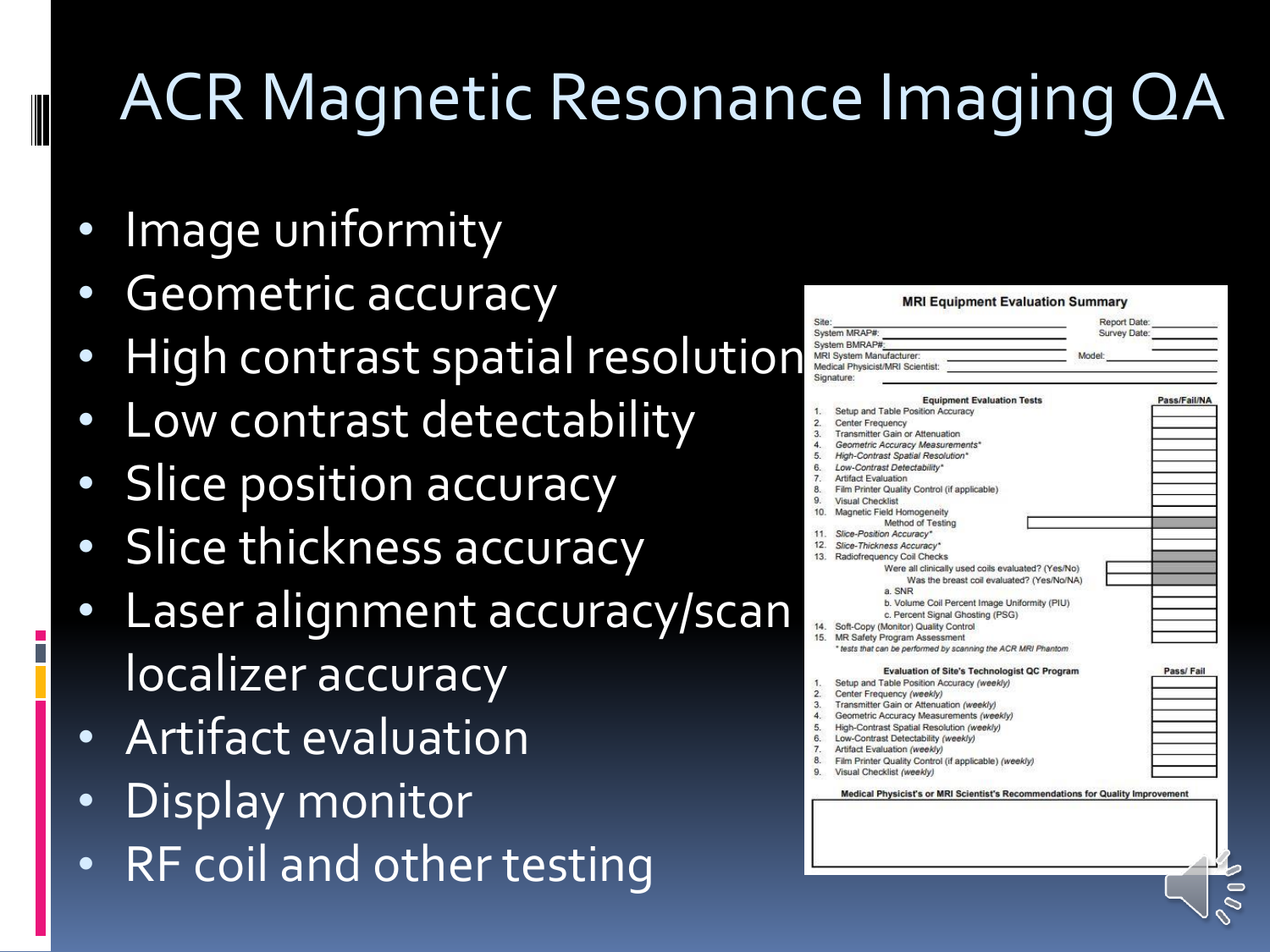#### Nuclear Medicine/SPECT Physics QA

• AAPM TG-177 Report: Acceptance Testing and Annual Physics Survey Recommendations for Gamma Camera, SPECT, and SPECT/CT Systems (2019)

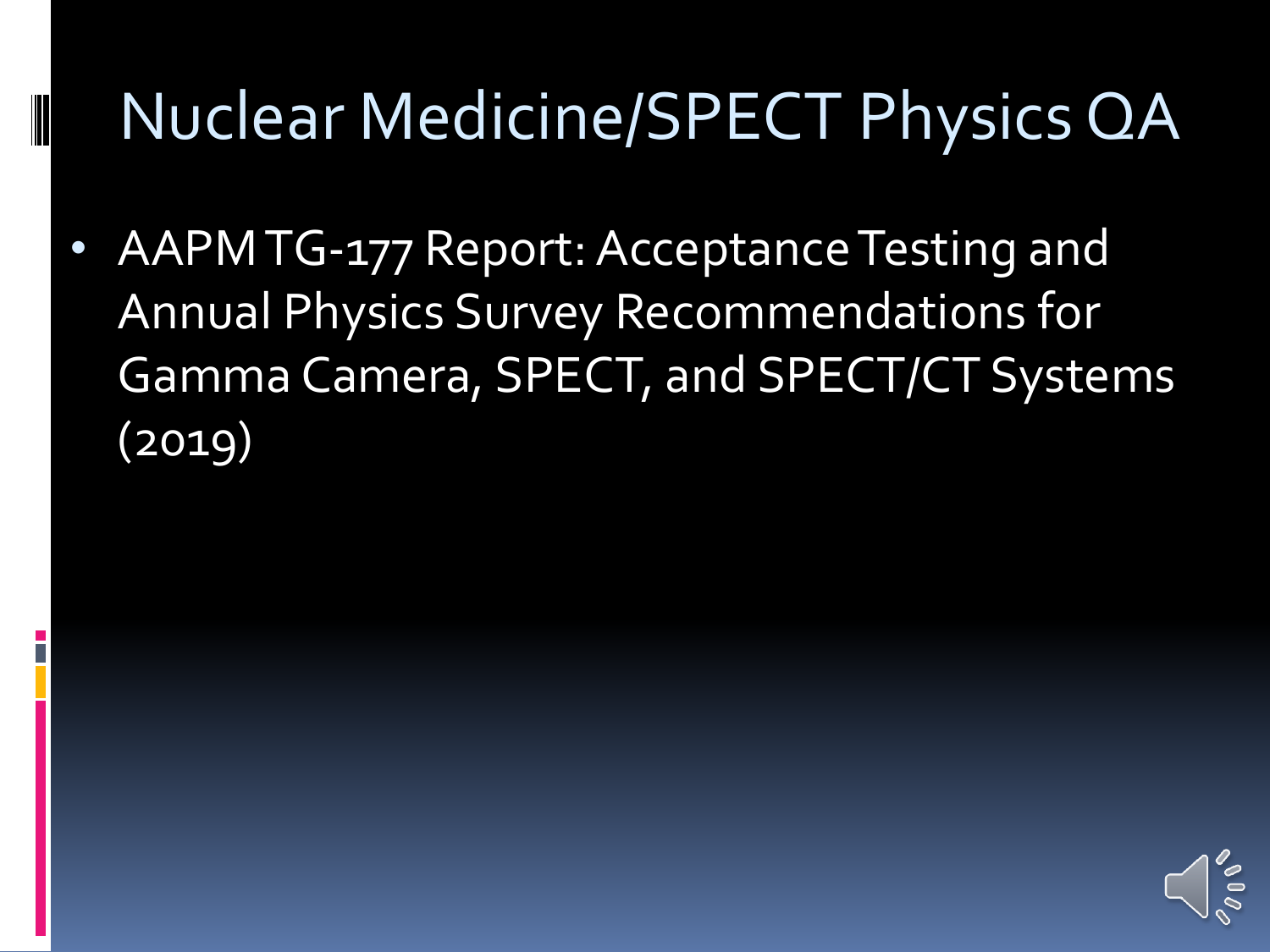### ACR Nuclear Medicine/SPECT QA

- Energy resolution
- Count rate parameters
- Intrinsic/System image uniformity
- Intrinsic/System spatial resolution
- High contrast spatial resolution
- Low contrast detectability
- Image uniformity
- Artifact evaluation
- Display monitor
- Misc.

|                                                | System:<br>Address:                                                                 | Report Date:<br>Survey Date: |              |
|------------------------------------------------|-------------------------------------------------------------------------------------|------------------------------|--------------|
| System NMAP# - Unit #:<br>System Manufacturer: |                                                                                     | Model: Medical Physicist:    |              |
|                                                | Physicist Signiture:                                                                |                              |              |
|                                                | <b>Equipment Evaluation Tests</b>                                                   |                              |              |
|                                                |                                                                                     |                              | Pass/Fail/NA |
| 1                                              | Intrinsic uniformity                                                                |                              |              |
| $\overline{2}$                                 | System Uniformity with all commonly used collimators                                |                              |              |
| $\overline{3}$                                 | Intrinsic or System Spatial Resolution                                              |                              |              |
| $\overline{4}$                                 | System Sensitivity (count rate/unit activity)                                       |                              |              |
| 5                                              | <b>Relative Sensitivity</b>                                                         |                              |              |
| 6                                              | <b>Energy Resolution</b>                                                            |                              |              |
| $\overline{7}$                                 | <b>Count Rate Parameters</b>                                                        |                              |              |
| 8                                              | Image Uniformity                                                                    |                              |              |
| g.                                             | Monitor/Formatter Evaluation                                                        |                              |              |
| 10 <sup>1</sup>                                | System Interlocks                                                                   |                              |              |
| 11                                             | Monitor Evaluation                                                                  |                              |              |
| 12                                             | Overall System Performance for SPECT Systems                                        |                              |              |
|                                                | a. Uniformity                                                                       |                              |              |
|                                                | b. Resolution                                                                       |                              |              |
|                                                | Contrast                                                                            |                              |              |
|                                                | 13 System interlocks                                                                |                              |              |
|                                                | <b>Evaluation of Technologist QC Program</b>                                        |                              | Pass/Fail    |
| 1.                                             | Daily Uniformity Check                                                              |                              |              |
| $\overline{2}$                                 | Daily CT check (SPECT/CT systems                                                    |                              |              |
| 3                                              | Weekly Bar Phantom                                                                  |                              |              |
| $\overline{4}$                                 | Semi-annual (quarterly preferred) SPECT ACR phantom                                 | Date                         |              |
| 5                                              | Uniformity Calibration                                                              |                              |              |
| 6                                              | Center-of-Rotation/Head Alignment (SPECT Systems)                                   |                              |              |
| $\overline{7}$                                 | Dose Calibrator Tests                                                               |                              |              |
|                                                | a. Accuracy                                                                         |                              |              |
|                                                | b. Linearity                                                                        |                              |              |
|                                                | c. Constancy                                                                        |                              |              |
|                                                |                                                                                     |                              |              |
|                                                | Medical Physicist's Recommendations for Quality Improvement and Comments on Testing |                              |              |
|                                                | Procedures                                                                          |                              |              |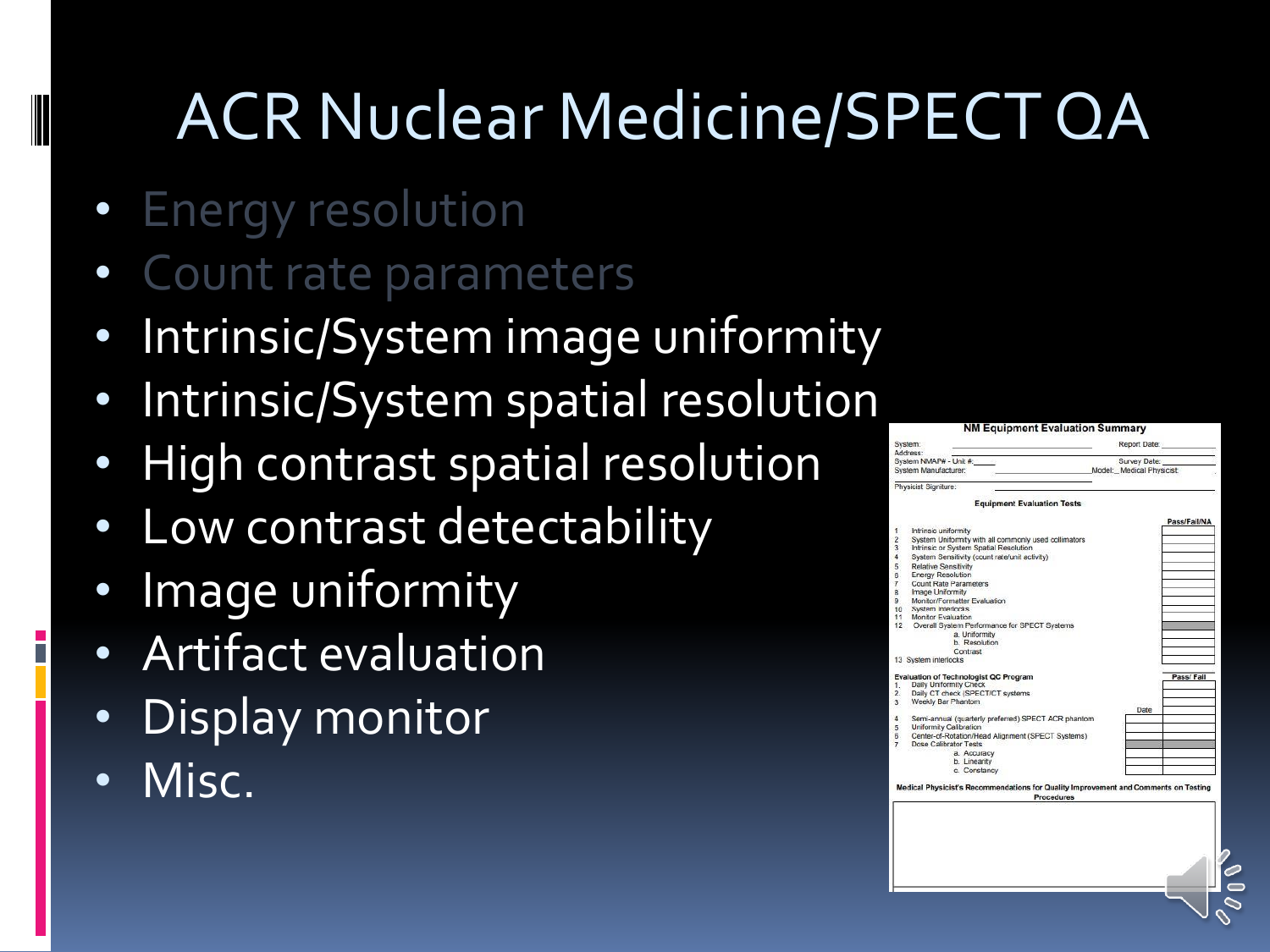### Positron Emission Tomography Physics QA

• AAPM TG-126 Report: PET/CT Acceptance Testing and Quality Assurance (2019)

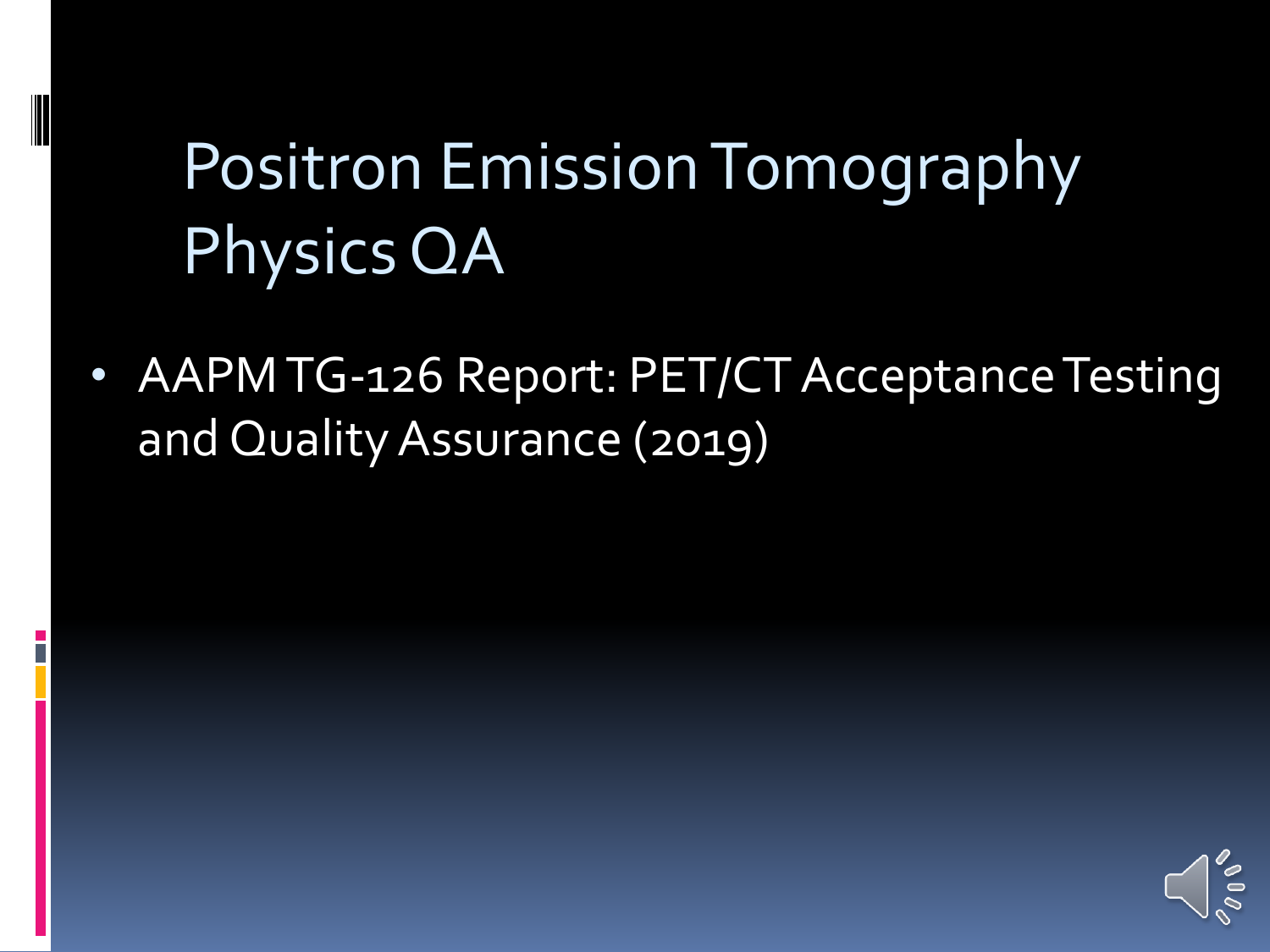## ACR Positron Emission Tomography QA

- **Spatial resolution**
- Phantom image quality
- Image uniformity
- Accuracy of CT#
- Monitor evaluation
- **Sensitivity**

- Count rate performance
- Image co-registration
- Accuracy standard uptake value (SUV)

|                | System:                                                                                   | Report Date: |              |
|----------------|-------------------------------------------------------------------------------------------|--------------|--------------|
|                | Address:<br>System PETAP# - Unit #:                                                       | Survey Date: |              |
|                | PET System Manufacturer:                                                                  | Model:       |              |
|                | Medical Physicist:                                                                        |              |              |
|                | Signature:                                                                                |              |              |
|                |                                                                                           |              |              |
|                | <b>Equipment Evaluation Tests</b>                                                         |              |              |
|                | * Optional ** Not required for PET/MR systems                                             |              |              |
|                |                                                                                           |              | Pass/Fail/NA |
| 1.             | Spatial Resolution                                                                        |              |              |
| 2.             | Count Rate Performance (count rate versus activity), Including<br>count loss correction * |              |              |
| 3.             |                                                                                           |              |              |
| 4.             | Sensitivity<br>Image Uniformity                                                           |              |              |
| 5.             | Image Quality Phantom                                                                     |              |              |
| 6.             | Accuracy of CT#                                                                           |              |              |
| $\overline{7}$ | Accuracy of standard uptake value (SUV) measurement                                       |              |              |
| 8.             | Image Co-registration                                                                     |              |              |
| 9.             | Monitor Evaluation                                                                        |              |              |
| 10.            | <b>Safety Evaluation</b>                                                                  |              |              |
|                | Mechanical                                                                                |              |              |
|                | Electrical                                                                                |              |              |
|                | <b>Evaluation of Site's Technologist QC Program</b>                                       |              | Pass/Fail    |
| 1.             | Daily PET Detector Check                                                                  |              |              |
| 2.             | Daily CT Check                                                                            |              |              |
| 3.             | Semi-annual (quarterly preferred) PET ACR Phantom                                         |              |              |
| 4.             | Dose Calibrator Tests                                                                     | Date         |              |
|                | a. Accuracy                                                                               |              |              |
|                | b. Geometry                                                                               |              |              |
|                | c. Linearity                                                                              |              |              |
|                | d. Constancy                                                                              |              |              |

Procedures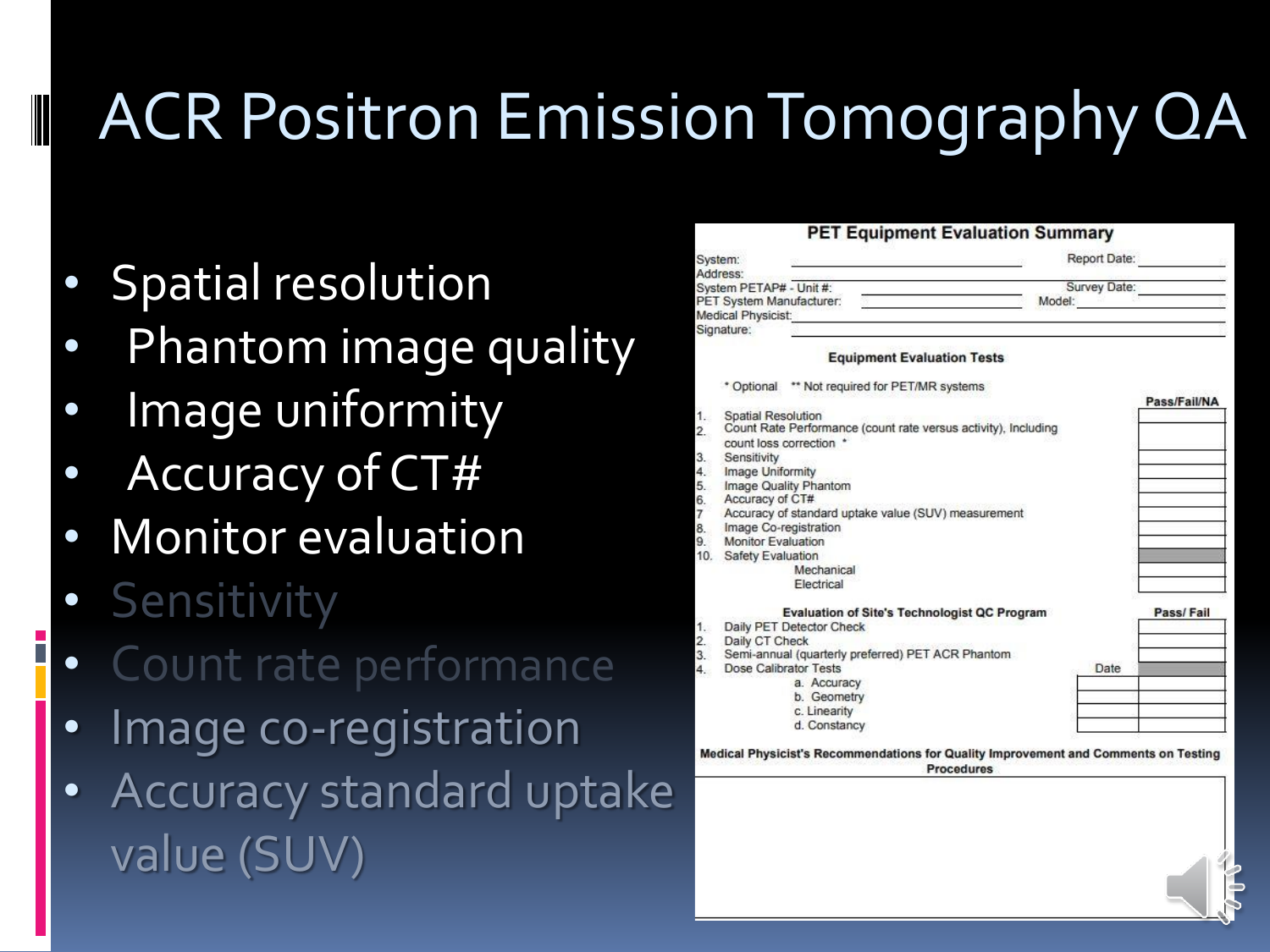# Digital Mammography/Digital Breast Tomosynthesis (DBT)

- Mammography Quality Standard Act (MQSA)
- ACR Mammography Quality Control Manual (1999)
- 2018 ACR Digital Mammography Quality Control Manual, Rev. 2 (May 2020)

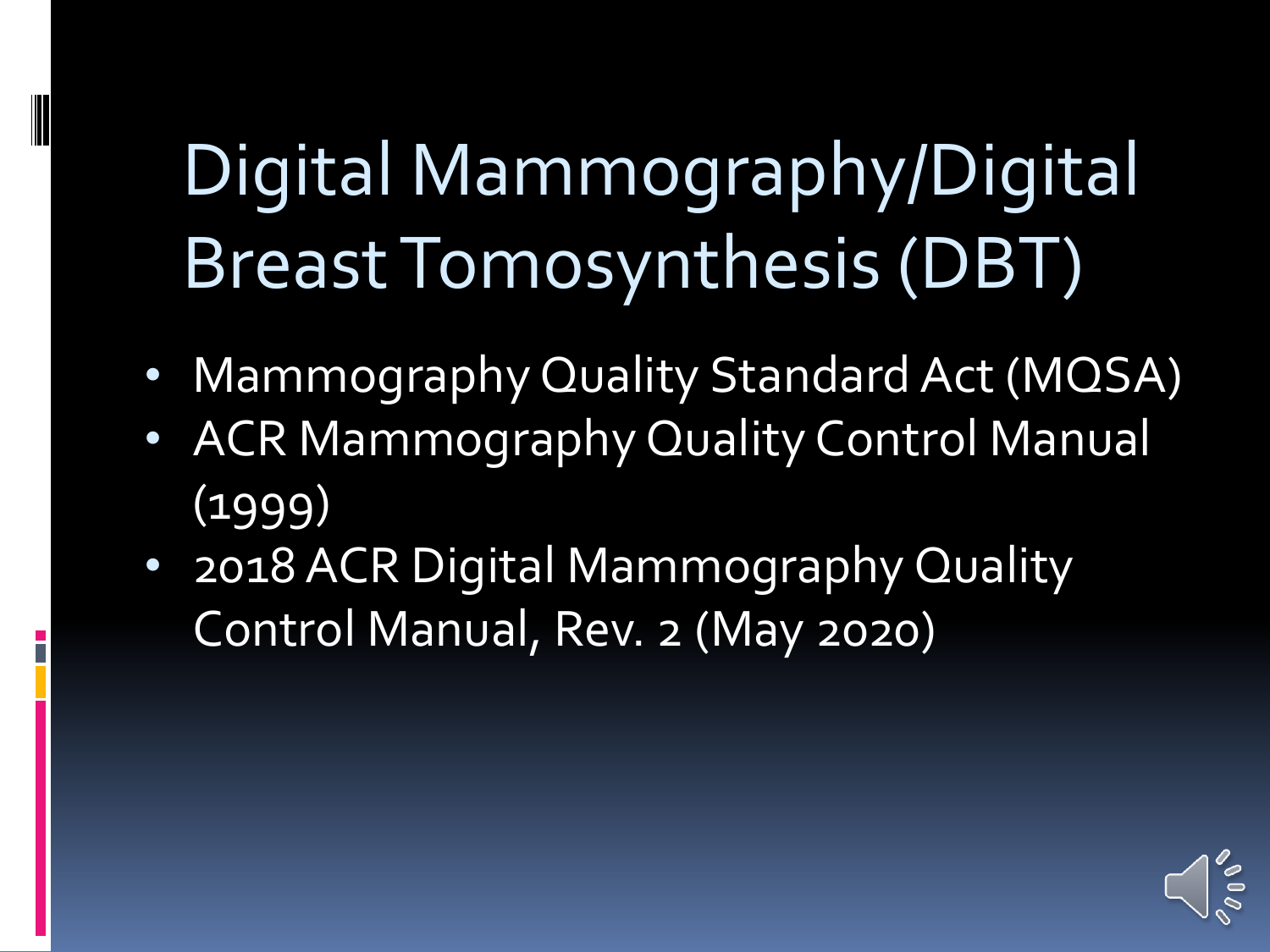## ACR Digital Mammography/DBT QA

- Phantom image quality
- DBT Z resolution

- Spatial Resolution
- DBT volume coverage
- Automatic exposure control system performance
- Average Glandular Dose
- Acquisition workstation monitor
- Radiologist workstation monitor

|                                                                                | <b>Medical Physicist's ACR DM QC Test Summary</b>               |
|--------------------------------------------------------------------------------|-----------------------------------------------------------------|
| <b>Facility Name</b>                                                           | <b>MAP ID-Unit#</b>                                             |
| <b>Address</b>                                                                 | Room ID                                                         |
|                                                                                | <b>Report Date</b>                                              |
|                                                                                | <b>Survey Date</b>                                              |
| <b>X-Ray Unit Manufacturer</b>                                                 | Model                                                           |
| <b>Control Panel Serial #</b>                                                  | <b>Manufacture Date</b><br><b>Installation Date</b>             |
| <b>DM Unit Type:</b><br>Digital radiography (DR)                               | Computed radiography (CR)<br>Digital Breast Tomosynthesis (DBT) |
|                                                                                |                                                                 |
| <b>Unit Use:</b><br>Diagnostic and screening mammography                       | <b>Diagnostic only</b><br>Screening only                        |
| <b>Survey Type:</b><br>Mammography equipment evaluation (MEE) - Full           | MEE - Partial<br>Annual survey                                  |
| AW monitor<br><b>Equipment Tested:</b><br>DM unit                              | Viewbox<br><b>RW</b> monitor<br>Printer<br>Other:               |
| <b>Oversight Level:</b><br>Medical physicist on-site                           | Medical physicist oversight                                     |
| Quality Control Manual Used for Survey and Facility QC:                        | 2018 ACR Digital Mammography GC Manual (with 2D and DBT QC)     |
|                                                                                |                                                                 |
| <b>Medical Physicist</b>                                                       | Signature                                                       |
|                                                                                | <b>QC Test Results</b>                                          |
|                                                                                | Pass/Fail*                                                      |
| <b>Test</b>                                                                    | $2D**$<br>2D Add-on DBT<br>DRT<br>CA                            |
| <b>Medical Physicist Tests</b><br>Mammography Equipment Evaluation - MQSA Reqs |                                                                 |
| <b>ACR DM Phantom Image Quality</b>                                            |                                                                 |
| <b>DBT Z Resolution</b>                                                        | <b>Your Phantom</b><br>Results - 2D                             |
| 4. Spatial Resolution                                                          | Fiber (≥ 2.0)                                                   |
| 5. DBT Volume Coverage                                                         | Speck grp (≥ 3.0)                                               |
| Automatic Exposure Control System Performance                                  | Mass (2.2.0)                                                    |
| 7. Average Glandular Dose                                                      | AGD (s 3.0 mGv)                                                 |
| 8. Unit Checklist                                                              |                                                                 |
| 9. Computed Radiography (if applicable)                                        | <b>Your Phantom</b>                                             |
| 10. Acquisition Workstation Monitor QC                                         | <b>Results - DBT</b>                                            |
| 11. Radiologist Workstation Monitor QC                                         | Fiber (≥ 2.0)                                                   |
| 12. Film Printer QC (if applicable)                                            | Speck grp (≥ 3.0)                                               |
| 13. Evaluation of Site's Technologist QC Program                               | Mass (≥ 2.0)                                                    |
| 14. Evaluation of Display Device Technologist QC Program                       | AGD (s 3.0 mGy)                                                 |
| 15. Manufacturer Calibrations (if applicable)                                  |                                                                 |
| 16. Collimation Assessment                                                     |                                                                 |
| MEE/Troubleshooting - Beam Quality (HVL) Assessment                            |                                                                 |
| MEE/Troubleshooting - kVp Accuracy and Reproducibility                         |                                                                 |
| Troubleshooting - Ghost Image Evaluation                                       |                                                                 |
| Troubleshooting - Viewbox Luminance                                            |                                                                 |
| <b>Technologist QC Evaluation</b>                                              |                                                                 |
| 1. ACR DM Phantom Image Quality                                                |                                                                 |
| 2. Computed Radiography Cassette Erasure (if applicable)                       |                                                                 |
| 3. Compression Thickness Indicator                                             |                                                                 |
| 4. Visual Checklist<br>5. Acquisition Workstation Monitor QC                   | "Pass" means all                                                |
| 6. Radiologist Workstation Monitor QC                                          | components of test                                              |
| 7. Film Printer QC (If applicable)                                             | passes; "Fail" means                                            |
| 8. Viewbox Cleanliness (if applicable)                                         | any or all components<br>fail: if "CA" checked.                 |
| 9. Facility QC Review                                                          | see Corrective Action                                           |
| 10. Compression Force                                                          | Summary                                                         |
| 11. Manufacturer Calibration (if applicable)                                   | ** or DBT aguistition                                           |
| Optional - Repeat Analysis                                                     | only                                                            |
|                                                                                |                                                                 |

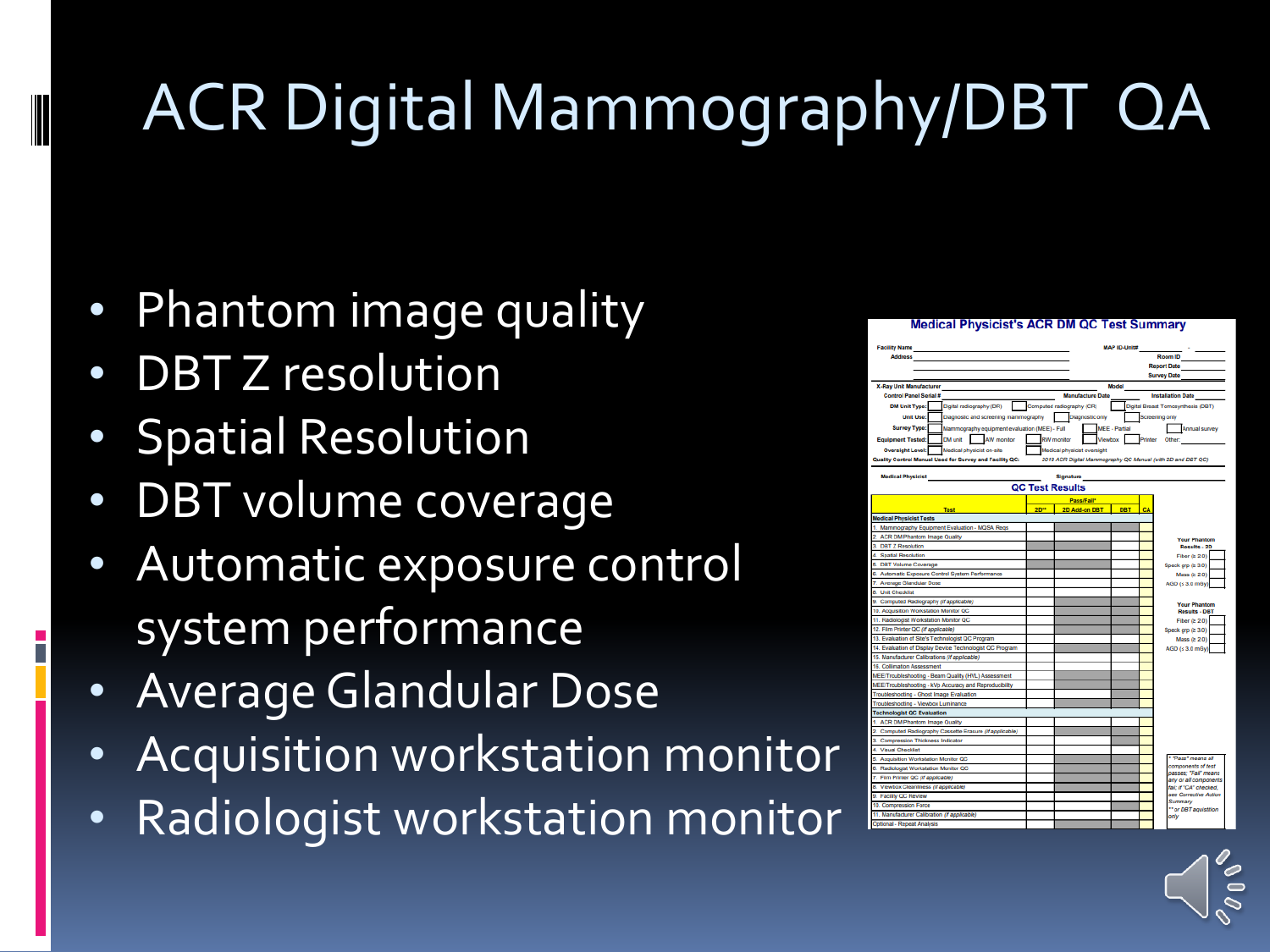## ACR Ultrasound Physics QA

- Image uniformity
- **Geometric accuracy**
- System sensitivity
- Contrast resolution
- Spatial resolution
- Artifact evaluation
- Display monitor
- Misc.

| Ultrasound/Breast Ultrasound Equipment Annual Survey Summar |  |  |  |  |  |
|-------------------------------------------------------------|--|--|--|--|--|
|-------------------------------------------------------------|--|--|--|--|--|

| <b>Facility Name:</b>                   |         |                     |  |
|-----------------------------------------|---------|---------------------|--|
| <b>UAP/BUAP#:</b>                       | Unit #: | <b>Report Date:</b> |  |
| <b>Serial Number:</b>                   |         | <b>Survey Date:</b> |  |
| <b>System Manufacturer:</b>             |         | Model:              |  |
| <b>Medical Physicist (or designee):</b> |         |                     |  |
| Signature:                              |         |                     |  |

| <b>Test</b>                                                 | Pass/Fail                 | <b>Comments</b> |
|-------------------------------------------------------------|---------------------------|-----------------|
| 1. Physical and Mechanical Inspection                       |                           |                 |
| 2. Image Uniformity and Artifact Survey                     |                           |                 |
| 3. Geometric Accuracy (Optional)                            |                           |                 |
| 4. System Sensitivity                                       |                           |                 |
| 5. Scanner Electronic Image Display Performance             |                           |                 |
| 6. Primary Interpretation Display Performance<br>(Optional) |                           |                 |
| 7. Contrast Resolution (Optional)                           |                           |                 |
| 8. Spatial Resolution (Optional)                            |                           |                 |
| Were all clinically used transducers tested?                | <b>NO</b><br><b>T</b> YES |                 |

Overall comments

You must submit either this summary form, a similar form containing the same date, or the entire, most recent Annual System Performance Evaluation report

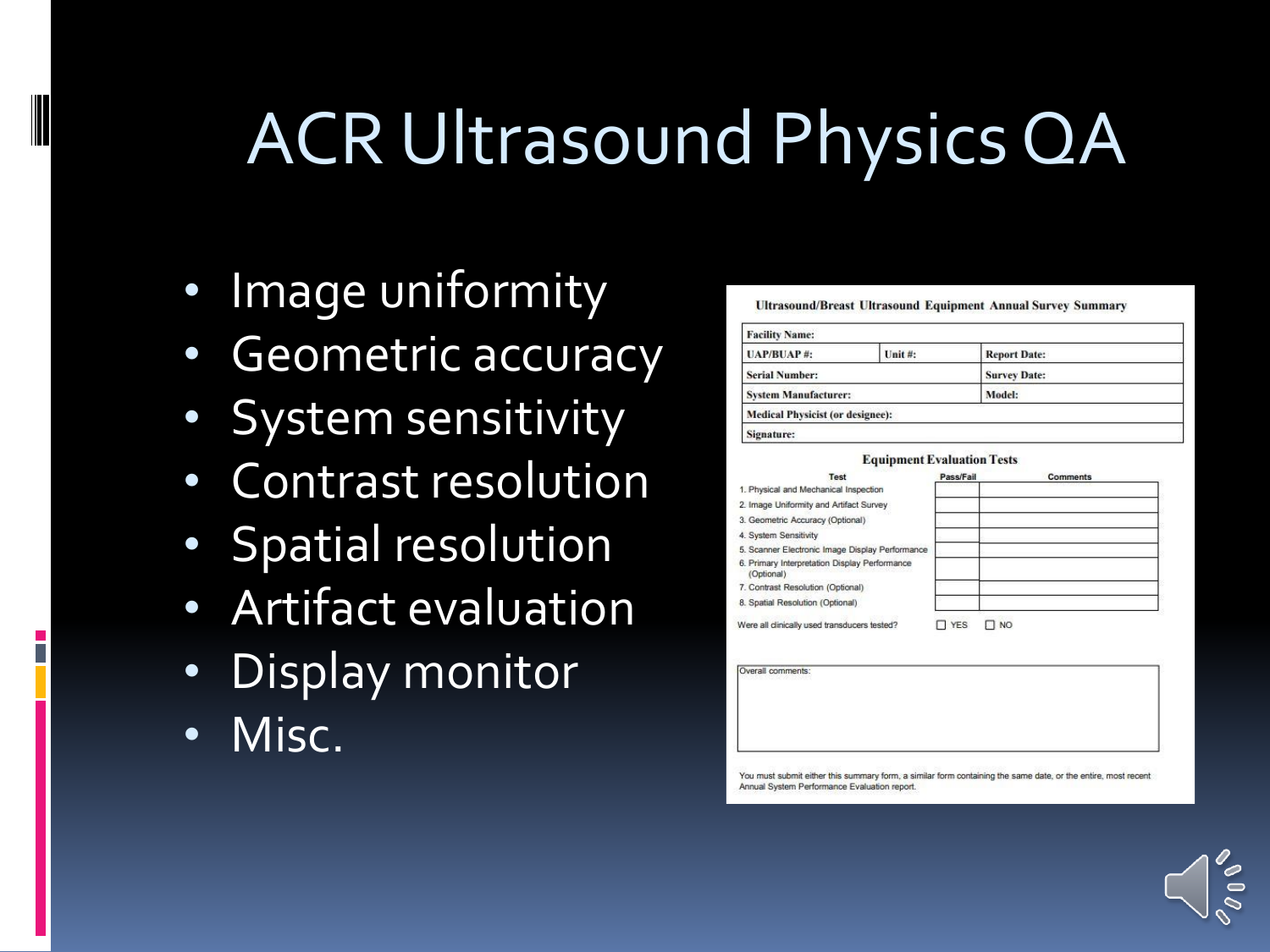# Imaging Modalities Requiring Display Monitor QA

- Digital Mammography/DBT (MQSA)
- Computed Tomography
- Magnetic Resonance Imaging
- Nuclear Medicine/SPECT/PET
- Ultrasound

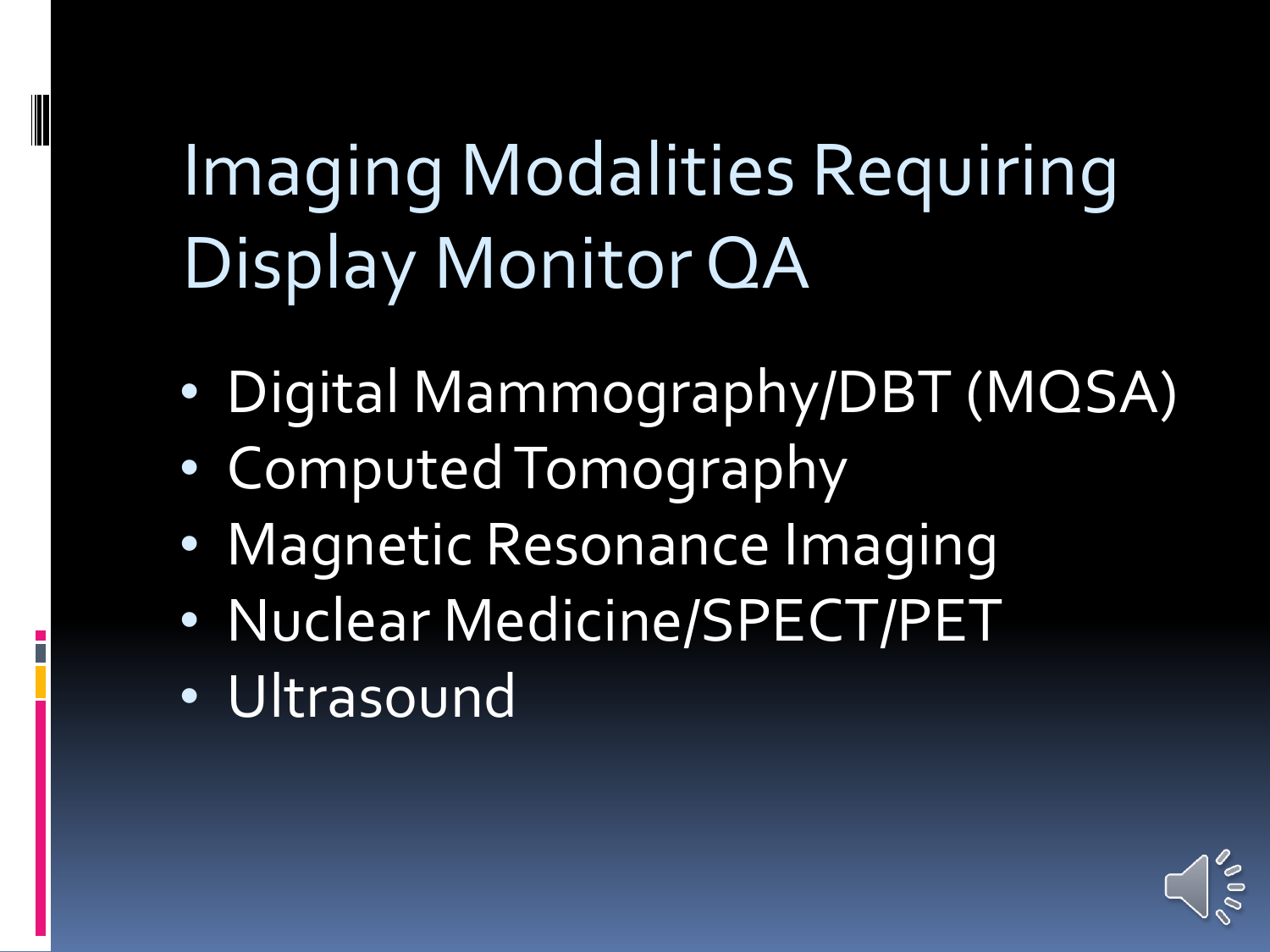### Display Monitor QA

- AAPM TG-18 report: Assessment of Display Performance for Medical Imaging Systems (2005)
- ACR-AAPM-SIIM Technical Standard for Electronic Practice of Medical Imaging (2017)
- AAPM TG-270 report: Display Quality Assurance (2019)

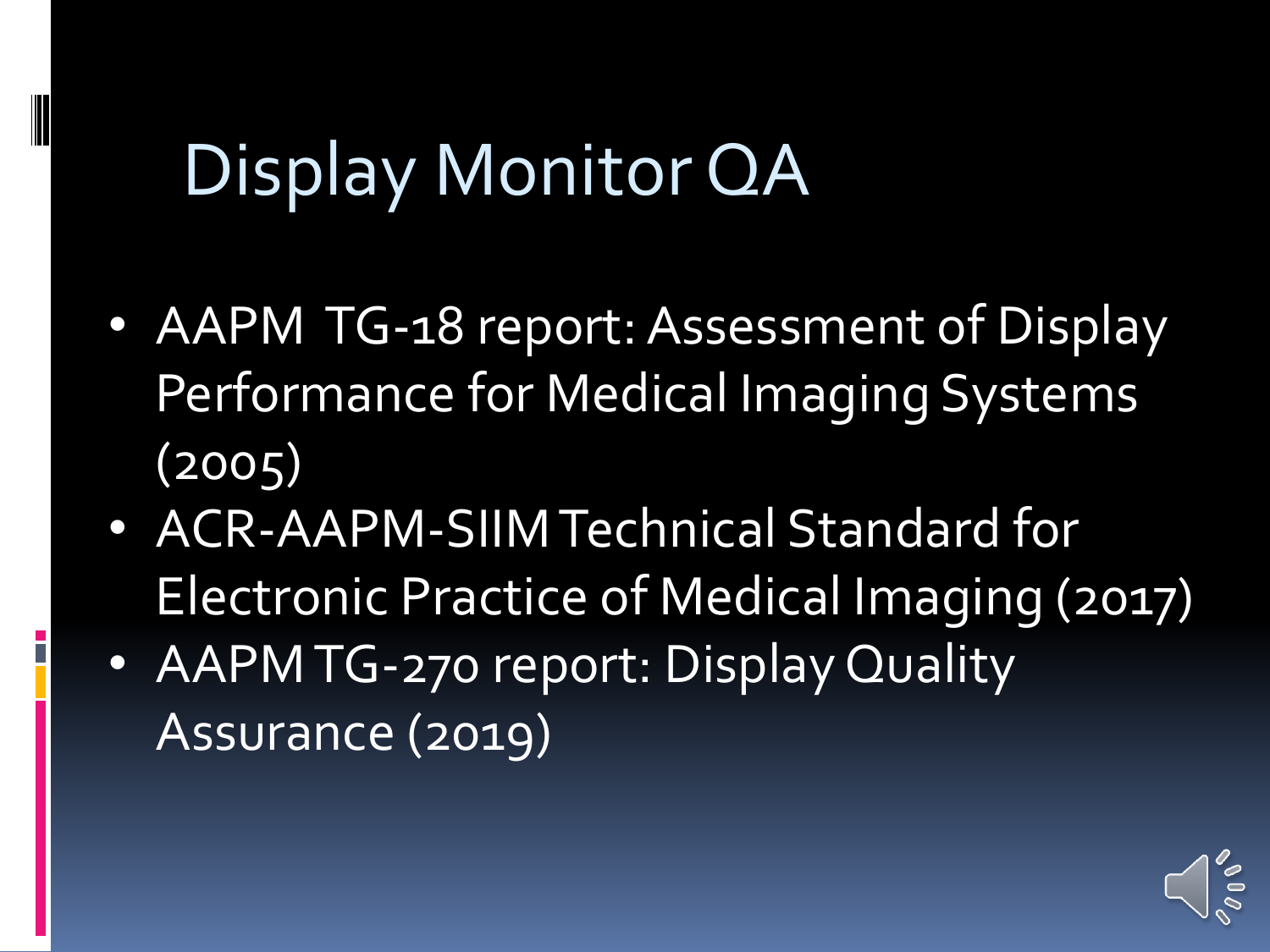## Display Monitor QA

- Ambient lighting
- Display Luminance and Grayscale Display Function (GSDF)
- Display color

- Luminance uniformity
- Display noise
- Temporal performance
- Spatial resolution
- SMPTE , TG-18, TG-270 and test patterns